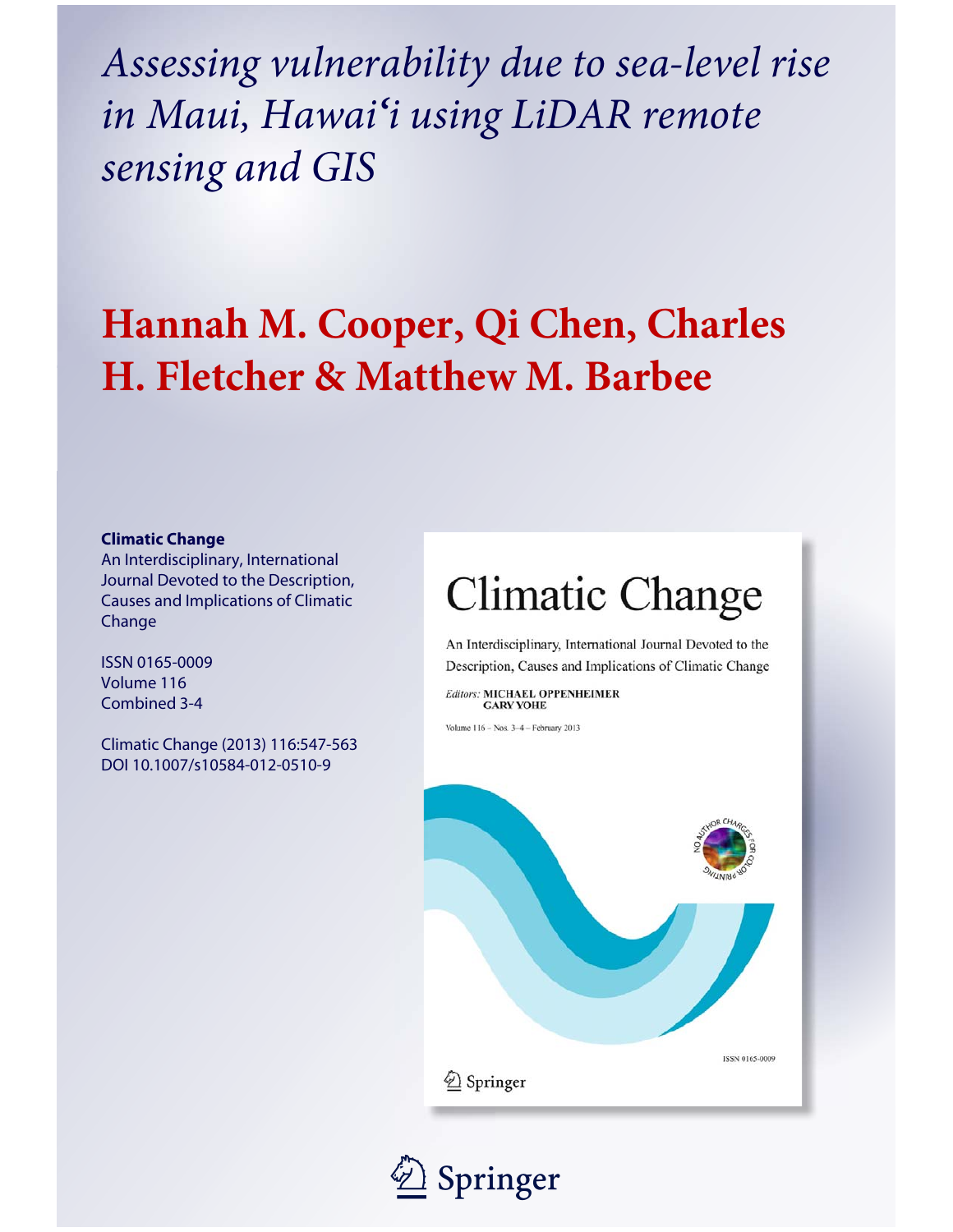*Author's personal copy*

Climatic Change (2013) 116:547–563 DOI 10.1007/s10584-012-0510-9

### Assessing vulnerability due to sea-level rise in Maui, Hawai'i using LiDAR remote sensing and GIS

Hannah M. Cooper • Qi Chen • Charles H. Fletcher • Matthew M. Barbee

Received: 19 September 2011 / Accepted: 22 May 2012 / Published online: 15 June 2012  $\oslash$  Springer Science+Business Media B.V. 2012

Abstract Sea-level rise (SLR) threatens islands and coastal communities due to vulnerable infrastructure and populations concentrated in low-lying areas. LiDAR (Light Detection and Ranging) data were used to produce high-resolution DEMs (Digital Elevation Model) for Kahului and Lahaina, Maui, to assess the potential impacts of future SLR. Two existing LiDAR datasets from USACE (U.S. Army Corps of Engineers) and NOAA (National Oceanic and Atmospheric Administration) were compared and calibrated using the Kahului Harbor tide station. Using tidal benchmarks is a valuable approach for referencing LiDAR in areas lacking an established vertical datum, such as in Hawai'i and other Pacific Islands. Exploratory analysis of the USACE LiDAR ground returns (point data classified as ground after the removal of vegetation and buildings) indicated that another round of filtering could reduce commission errors. Two SLR scenarios of 0.75 (best-case) to 1.9 m (worst-case) (Vermeer and Rahmstorf Proc Natl Acad Sci 106:21527–21532, 2009) were considered, and the DEMs were used to identify areas vulnerable to flooding. Our results indicate that if no adaptive strategies are taken, a loss ranging from \$18.7 million under the best-case SLR scenario to \$296 million under the worst-case SLR scenario for Hydrologically Connected (HC; marine inundation) and Hydrologically Disconnected (HD; drainage problems due to a higher water table) areas combined is possible for Kahului; a loss ranging from \$57.5 million under the best-case SLR scenario to \$394 million under the worst-case SLR scenario for HC

Q. Chen e-mail: qichen@hawaii.edu

C. H. Fletcher e-mail: fletcher@soest.hawaii.edu

M. M. Barbee e-mail: mbarbee@hawaii.edu

H. M. Cooper  $(\boxtimes) \cdot Q$ . Chen Department of Geography, University of Hawai'i, 2424 Maile Way, Honolulu, HI 96822, USA e-mail: hannahco@hawaii.edu

H. M. Cooper · C. H. Fletcher · M. M. Barbee Department of Geology and Geophysics, School of Ocean and Earth Science and Technology, University of Hawai'i, 1680 East West Road, Honolulu, HI 96822, USA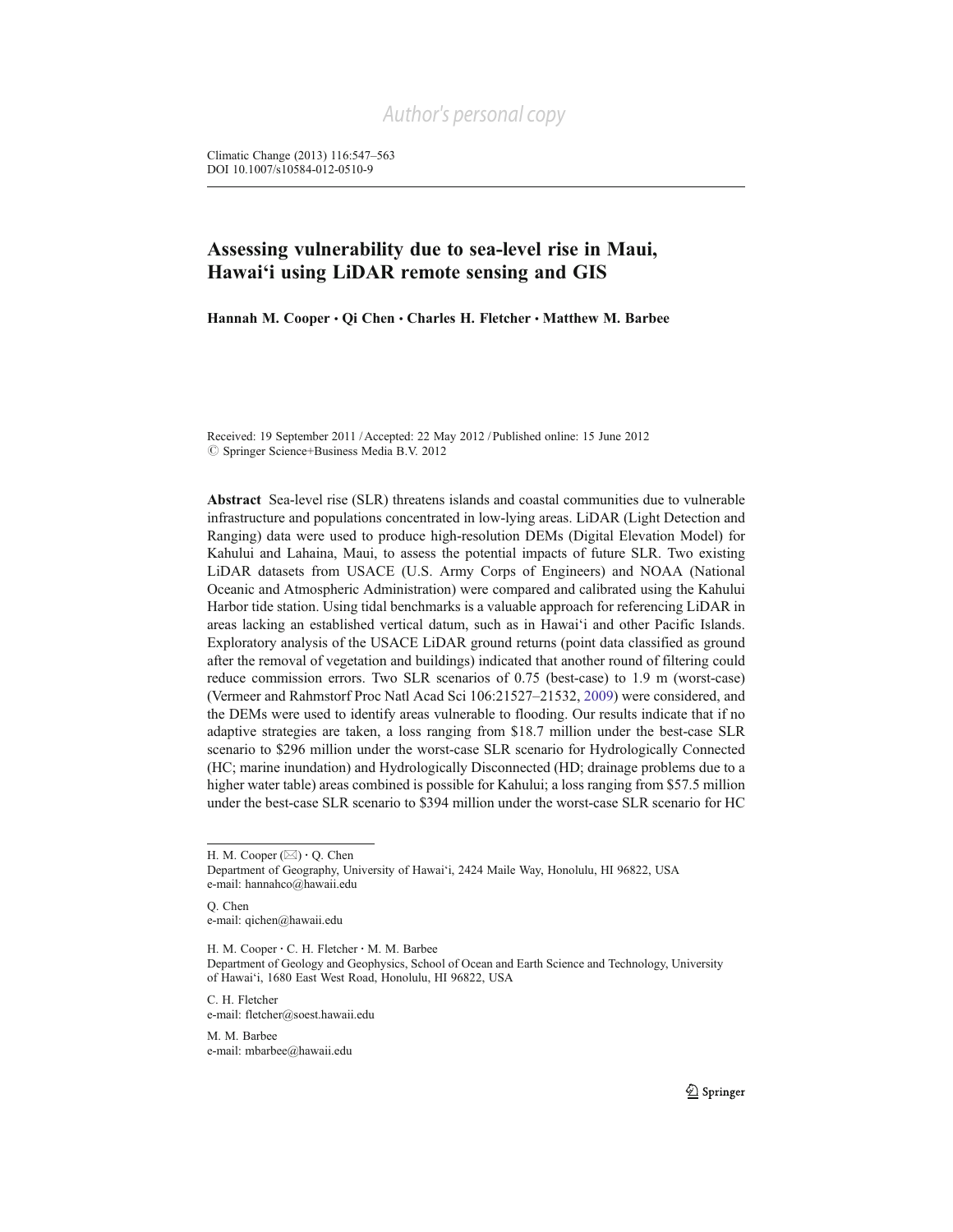and HD areas combined is possible for Lahaina towards the end of the century. This loss would be attributable to inundation between 0.55  $km^2$  to 2.13  $km^2$  of area for Kahului, and  $0.04$  km<sup>2</sup> to  $0.37$  km<sup>2</sup> of area for Lahaina.

#### 1 Introduction

Accelerated sea-level rise (SLR) due to climate change threatens human communities living near the coast worldwide. It is estimated that about half of the world's population lives in coastal areas (GOF 2011). According to the U.S. Census Bureau (2011), about half of the U.S. population lives in coastal counties. As population and land development continue to grow in low-lying coastal communities, the impacts of climate change will become more apparent (CCSP 2009).

According to the Intergovernmental Panel on Climate Change (IPCC 2007), global sea level may rise 0.18 to 0.59 m by the end of the 21st century. Thermal expansion of ocean water and melting of land-based ice are the two major contributors to global SLR. However, the IPCC (2007) estimates are understood to underestimate global SLR by 2100 because they exclude important contributions due to some forms of ice melt (Fletcher 2009).

Vermeer and Rahmstorf (2009) modeled that global sea level may rise 0.75 to 1.9 m by the end of the 21st century. To estimate the overall sea level response including ice melt, they developed a semi-empirical model based on observed global sea level and temperature data from 1880–2000 to find that the rate of SLR is closely connected to global temperature. The Vermeer and Rahmstorf model was applied to the IPCC global temperature estimates for 1880–2100; they found that late in the 21st century, thermal expansion declines as ice melt begins to increase. As their model shows that ice melt will become more important later in the 21st century, Vermeer and Rahmstorf (2009) estimates of global SLR by 2100 are significantly different than IPCC (2007) estimates.

Vulnerability to SLR is a function of a community's potential exposure, sensitivity, and adaptive capacity (IPCC 2007). The major impacts of SLR on natural systems include: inundation, wetland loss, erosion, saltwater intrusion, areas of less drainage and rising water tables; as a result, this may lead to adverse socioeconomic impacts on coastal populations/infrastructure, ports/industry, recreational activities and tourism (Nicholls 2011). Vulnerability may be influenced by social factors such as population, physical factors such as infrastructure (Wu et al. 2002), and economic factors such as land and building value. Socioeconomic factors such as these determine a coastal community's vulnerability to SLR (McLeod et al. 2010). One way to assess vulnerability is to map low-lying areas utilizing a DEM (Digital Elevation Model). DEMs are critical to mapping low-lying lands and to identifying communities, infrastructure, and coastal habitats vulnerable to inundation due to SLR.

Gesch (2009) compared DEMs used in previous SLR vulnerability assessments such as U.S. Geological Survey (USGS) global 30-arc second GTOPO30 (∼1 km horizontal resolution), Shuttle Radar Topographic Mission (SRTM) (∼90 m horizontal resolution), and National Elevation Dataset (NED) (30 m horizontal resolution) with Light Detection and Ranging (LiDAR) (3 m horizontal resolution) to determine that LiDAR DEMs provide improvements to mapping vulnerable lands due to their high horizontal resolution and vertical accuracy. Zhang (2011) examined the effect of vertical accuracy of DEMs comparing a 30 m LiDAR DEM with a 30 m USGS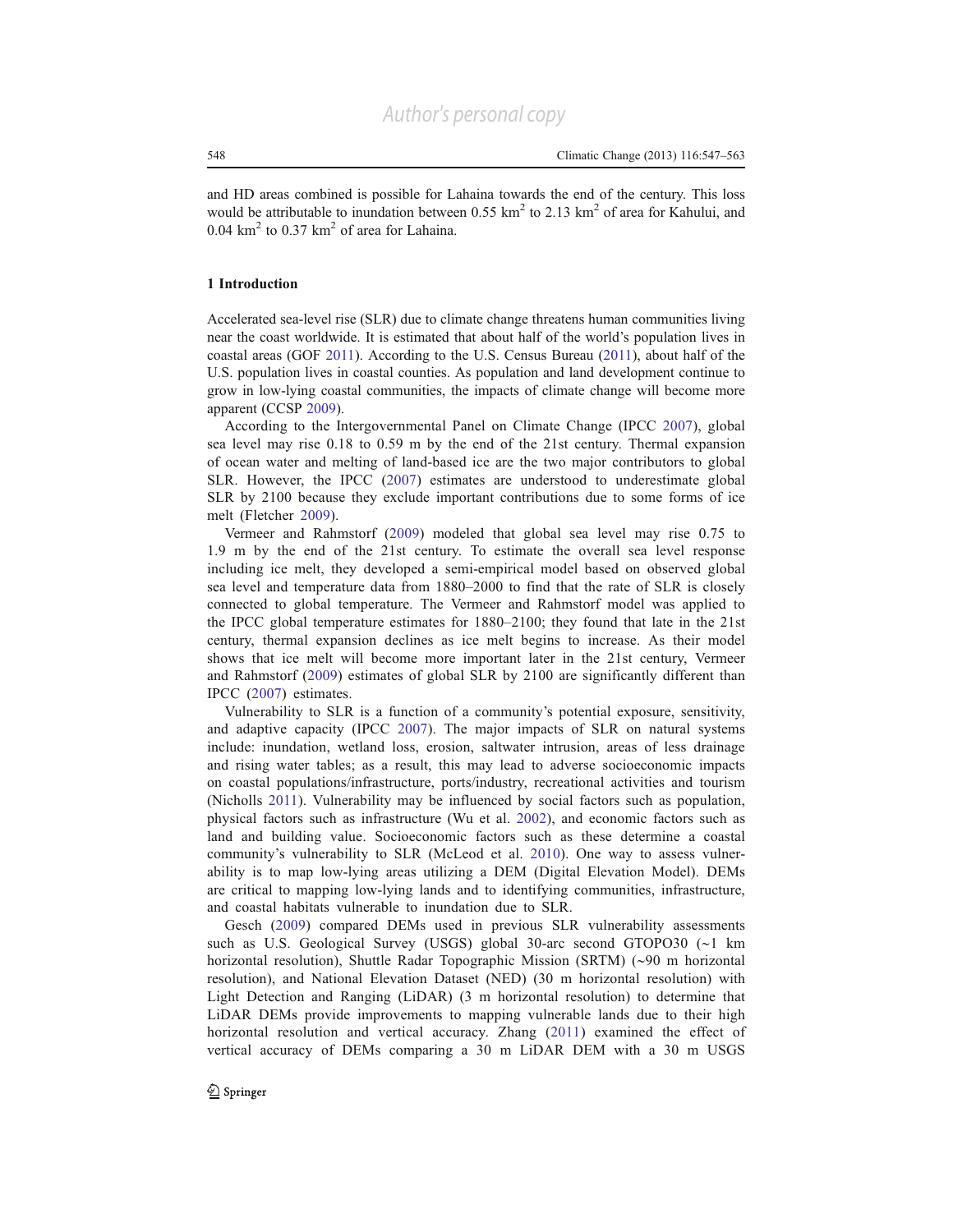#### Climatic Change (2013) 116:547–563 549

DEM to determine that the high vertical accuracy of LiDAR DEMs is essential to estimating land area, population and property vulnerable to SLR. Zhang (2011) also examined the effect of horizontal resolution on identifying individual properties vulnerable to SLR by comparing 30 and 5 m LiDAR DEMs to determine that LiDAR DEMs  $\leq$ 5 m horizontal resolution are necessary. Poulter and Halpin (2008) investigated the effects of horizontal resolution and hydrologic connectivity using 15 and 6 m LiDAR DEMs to determine that the rules for hydrologic connectivity interacted with horizontal resolution most critically at SLR scenarios <0.4 m.

In Hawai'i, high-resolution LiDAR DEMs are useful to assess the impacts of SLR. Hawai'i is the only U.S. state that consists exclusively of islands, where socioeconomic activity is concentrated in low-lying coastal communities. Clearly, accelerated SLR may be one of the most significant impacts of climate change in the region. However, the implications of climate change on the Hawai'i archipelago is not well understood. There is an urgent need to improve community resiliency to marine hazards, and coastal planning in Hawai'i currently does not require SLR vulnerability assessments to help planners identify the lowest-lying lands and the critical infrastructure that is on them (Fletcher et al. 2010).

This study examines the vulnerability due to inundation of Kahului and Lahaina, Maui, using the SLR estimates by Vermeer and Rahmstorf (2009). Due to the uncertainty in their estimates, a scenario-building approach (NOAA 2001) is utilized where the  $+0.75$  m estimate is used as a best-case SLR scenario, and the +1.9 m estimate is used as a worstcase SLR scenario. The purpose of this study is to use LiDAR DEMs to map low-lying lands vulnerable to SLR combined with spatial analysis to identify coastal habitats, roads, land and building values that are likely to experience adverse impacts.

#### 2 Study area and data

#### 2.1 Study area

The study area includes two communities with the most socioeconomic activity on Maui Island: Kahului and Lahaina (Fig. 1). Kahului is the largest community on the island with a Census 2010 population of nearly 26,000. The study area covering Kahului is ∼8.9 km<sup>2</sup> . Kahului is located on the north shore of a low-relief isthmus on a coastal plain between the dormant Haleakalā volcano to the east, and the extinct West Maui Volcano. Kahului is the industrial center of the island and the location of Kahului Harbor, Maui's commercial deep-draft harbor; and Kahului Airport, Maui's main airport that accommodates inter-island and mainland flights. Just inland to the Harbor sits the wetlands of Kanaha Pond, a designated National Natural Landmark and wildlife refuge for endangered Hawaiian bird species such as the ae'o (Hawaiian stilt), and the 'alae ke'oke'o (Hawaiian coot). Heavy vegetation surrounds Kanaha Pond and the shoreline just east of the wildlife refuge at Kanaha Beach Park.

Lahaina is an historic port town and largest community located on the shore of West Maui with a Census 2010 population of nearly 11,700. The study area covering Lahaina is ∼4.9 km<sup>2</sup> . As the second largest tourism destination of the Hawaiian Islands following Waikiki, visitors account for a much higher population around 40,000 during peak travel season. Lahaina's shoreline consists of critical infrastructure such as the only highway that leads to Lahaina, the Hono a Pi'ilani Highway (Route 30), coastal roads, and the Lahaina Harbor.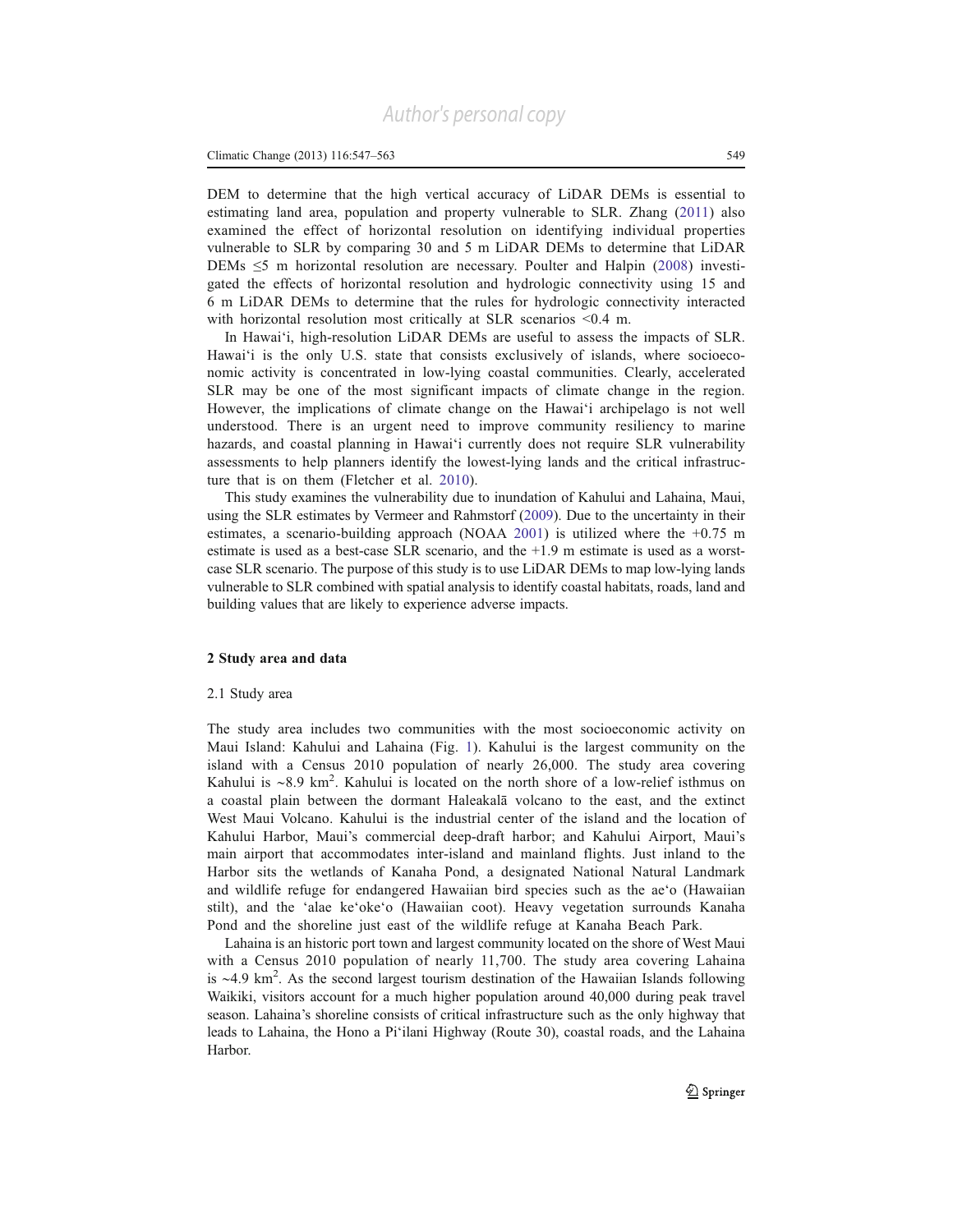

Fig. 1 Study areas of Kahului and Lahaina on Maui Island

#### 2.2 Airborne LiDAR data

Two separate existing LiDAR datasets were used for Kahului and Lahaina, respectively. The data for Kahului were collected by the Joint Airborne LiDAR Bathymetry Technical Center of Expertise (JALBTCX) for the U.S. Army Corps of Engineers (USACE) in January through February of 2007 using the Compact Hydrographic Airborne Rapid Total Survey (CHARTS) system equipped with the Optech SHOALS-3000 sensor. The flight altitude varied from 300 to 1,200 m above ground level. The metadata reports the average laser point spacing as 1.3 m, and the vertical root mean square error (RMSE) as better than  $\pm 0.20$  m. The Kahului data are called USACE LiDAR hereinafter. The data for Lahaina were collected by EarthData Aviation for the National Oceanic and Atmospheric Administration (NOAA) in March of 2005 during Mean Lower Low Water (MLLW) tides using the Leica Geosystems ALS-40. The flight altitude was ∼800 m above mean ground level. The metadata reports the average laser point spacing as 2 m, the RMSE as ±0.162 m, and the vertical accuracy as ±0.318 m at the 95 % confidence level. The Lahaina data are called NOAA LiDAR hereinafter. Both USACE and NOAA LiDAR data were captured by discrete-return, scanning airborne laser altimeters with a pulse rate of 20,000 Hz.

Orthometric elevations were derived from the Geodetic Reference System of 1980 (GRS80) ellipsoid elevations using the National Geodetic Survey (NGS) GEOID03 model for USACE, and the NGS GEOID09 model for NOAA. These elevations were adjusted to the Local Tidal Datum of Mean Sea Level (MSL) and are in meters. However, it is unclear to which MSL tidal datum epoch the USACE and NOAA LiDAR are vertically referenced. The horizontal coordinates for the two data are relative to the North American Datum of 1983 (NAD83) and are in meters. The two data were received as classified ground returns in xyz format from the NOAA Coastal Services Center (CSC).

550 Climatic Change (2013) 116:547–563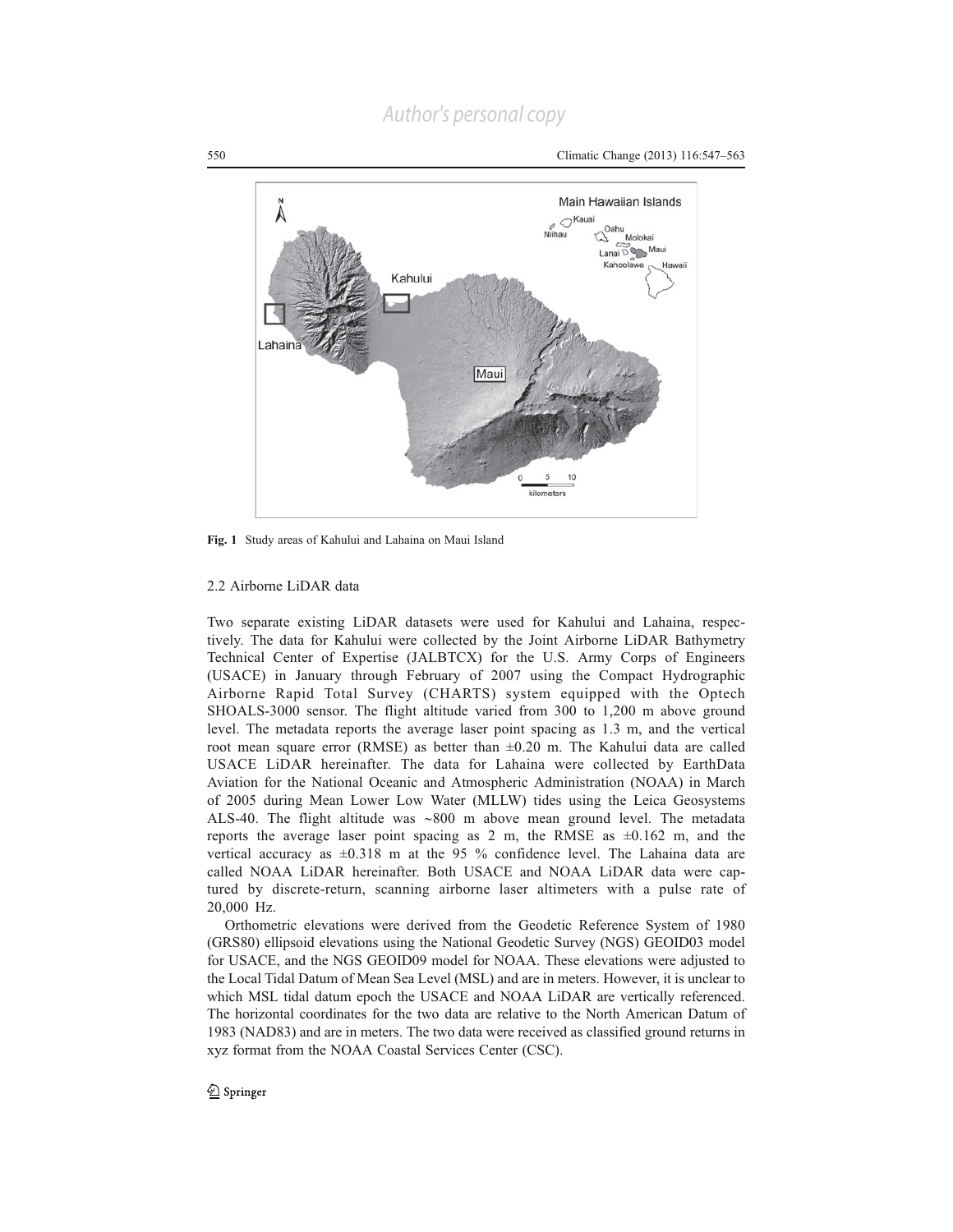#### 3 Methods

#### 3.1 LiDAR data filtering and DEM generation

The quality of a LiDAR DEM is highly dependent on the average point spacing and the postprocessing software used to filter the raw LiDAR 3-dimensional (3-D) point cloud, a set of points defined by xyz in a coordinate system. The data service providers for the USACE and NOAA LiDAR point data used proprietary procedures and software when filtering the LiDAR point cloud into classified ground returns. For this reason, an exploratory analysis of the USACE and NOAA ground returns was conducted to determine the effect of filtering methods on inundation analysis. DEMs of 2 m horizontal spatial resolution were generated from the two datasets using Toolbox for LiDAR Data Filtering and Forest Studies (Tiffs) software (Chen 2007). The 2 m cell size was chosen due to the average point spacing of the two data. The xyz files were also converted to the shapefile format so that the DEMs and LiDAR point shapefiles could be overlaid in 3-D using ESRI's ArcScene and visually compared with 2005 and 2007 aerial photos. This allowed for identification of any remaining vegetation or buildings that were not removed when the LiDAR point cloud was classified into ground and non-ground returns (e.g. vegetation and buildings).

Exploratory analysis of the NOAA ground returns overlaid with 2005 aerial photos demonstrated a lack of ground returns near buildings and vegetation. Since filtering the LiDAR point data is intended to remove vegetation and infrastructure, this is likely a cause of over-classification of the points as non-ground returns. This could not be further examined because the non-ground returns were not available for download from NOAA CSC to include in the exploratory analysis. It could not be determined how the filtering methods used for the NOAA data impact the DEM and inundation analysis for Lahaina.

Exploratory analysis of the USACE ground returns overlaid with 2007 aerial photos found vegetation along the coastline at Kanaha Beach Park and near Kanaha pond, which created topographic anomalies in the DEM. This is likely a cause of poor penetration of the LiDAR through thick canopy and misclassification of vegetation as ground returns. The Tiffs software uses an automatic grid-based filtering or morphological method (Chen et al. 2007), which was used to re-classify ground returns from the USACE data. This was done with caution to not over-classify vegetated areas that would leave a lower point density, such as in the NOAA data. After the points were re-classified, the ground returns were used to regenerate a refined 2 m USACE DEM.

#### 3.2 Assessing vertical accuracy using tidal benchmarks

The standard for determining the quality of LiDAR data for the purpose of generating a DEM is to relate the data to a vertical datum (Maune 2007; Liu 2011). It is unclear whether the USACE and NOAA LiDAR are vertically referenced to the Local Tidal Datum of MSL for the recent 1983–2001 epoch. Therefore, this study used tidal benchmarks to assess the USACE LiDAR data and to determine if a calibration was needed. The USACE LiDAR was then used to determine if the NOAA LiDAR required calibration, due to the deficiency of tidal benchmarks in West Maui.

A particular order and class defined by the NGS classify the vertical accuracy of the tidal benchmarks, where more information on leveling can be found at http://www.ngs.noaa.gov/ heightmod/Leveling/requirements.html. The tidal benchmarks 161 5680 A and C TIDAL are classified as third-order (the least accurate) and the seven remaining tidal benchmarks are classified as first-order, class I (most accurate). The tidal benchmark elevations were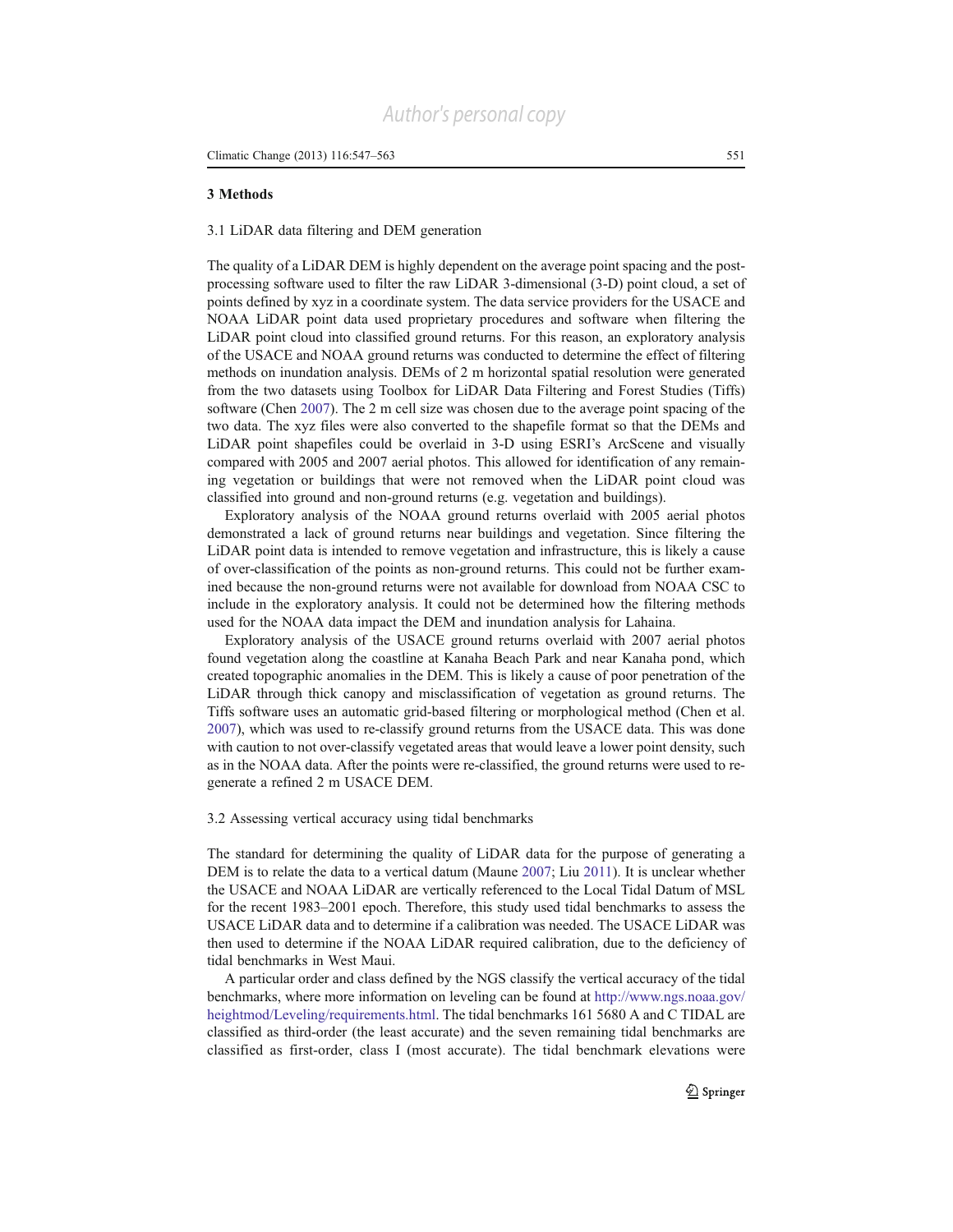compared with elevations derived from the USACE LiDAR data to calculate the mean difference, RMSE and the linear error  $(L.E.7)$  at 95 % confidence. A standard t-test was used to inspect the difference between the tidal benchmark elevations and USACE LiDAR elevations, and the difference between the average elevations of the USACE and NOAA LiDAR point data in Northwest Maui where the two LiDAR datasets overlap to determine if a calibration was needed.

The LiDAR data filtering methods used may also affect the vertical accuracy assessment of the data because ground returns may have been misclassified (Liu 2011). The tidal benchmarks are located in flat and non-vegetated terrain, yet the LiDAR filtering process may have incorrectly classified non-ground returns as ground returns in the LiDAR point data covering the tidal benchmarks. In order to visualize the accuracy of the LiDAR point data, both the LiDAR point data and tidal benchmark point shapefiles downloaded at http:// www.ngs.noaa.gov/ were examined together in 3-D using ESRI's ArcScene to visually determine that no misclassifications were made. The elevations of the 10 NOAA NGS tidal benchmarks were referenced to the horizontal datum of NAD83 and the vertical datum of Local Tidal Datum of MSL.

Methods used for the accuracy assessment of the LiDAR data were similar to those of Liu (2011). A subset of USACE LiDAR points within a 2 m radius of each tidal benchmark was selected, which was dependent on the average point spacing of the LiDAR point data. If there were no LiDAR point data within a 2 m radius of the tidal benchmark, then the tidal benchmark was excluded from analysis. Each subset of LiDAR point data was averaged to represent the LiDAR elevation at the location of the tidal benchmark. The tidal benchmark elevation was then compared with the LiDAR elevation. The difference between each tidal benchmark elevation and the LiDAR elevation was calculated along with the mean difference. The tidal benchmark elevation was also compared with the refined USACE DEM. The grid cell elevation located at the tidal benchmark was obtained by overlaying the two data in ESRI's ArcGIS. The difference between each tidal benchmark elevation and the grid cell elevation was calculated along with the mean difference.

The NOAA LiDAR data was calibrated using the USACE LiDAR data as the quality control because no tidal benchmarks are located in West Maui. To avoid horizontal errors that will increase the RMSE, the ASPRS (2004) recommends that a slope  $\leq$ 20 % grade is considered when selecting quality control points. A stricter criterion was applied to find flat ground for calibration by choosing a  $\leq 6$  % slope in Northwest Maui where the USACE and NOAA LiDAR datasets overlapped. The  $\leq 6$  % slope was chosen because subsets were taken on roads such as the Hono a Pi'ilani Highway, and the U.S. Standards for Interstate Highways allow a maximum 6 % slope. The ≤6 % slope was determined by generating a 2 m DEM from the USACE LiDAR ground point data using Tiffs software. The slope function in ESRI's ArcGIS was used to transform the USACE LiDAR DEM to a new raster that defines the slope for each cell. The reclassify function in ESRI's ArcGIS was then used to reclassify the raster to find cells of  $\leq 6 \%$  slope.

A subset of the two overlapping LiDAR point datasets were selected in ten locations spread throughout Northwest Maui that were bounded by perimeters of basketball courts, tennis courts, roads and parking lots. Ten locations were chosen in Northwest Maui because ten tidal benchmarks were used for the USACE LiDAR analysis in Kahului. The USACE and NOAA sub-datasets were visualized in 3-D using ESRI's ArcScene to identify any misclassified ground points that needed to be removed from the analysis. Each subset of the two LiDAR point data was averaged for each location, and the USACE LiDAR elevation was compared with the NOAA LiDAR elevation. The difference between the USACE elevation and NOAA elevation was calculated along with the mean difference.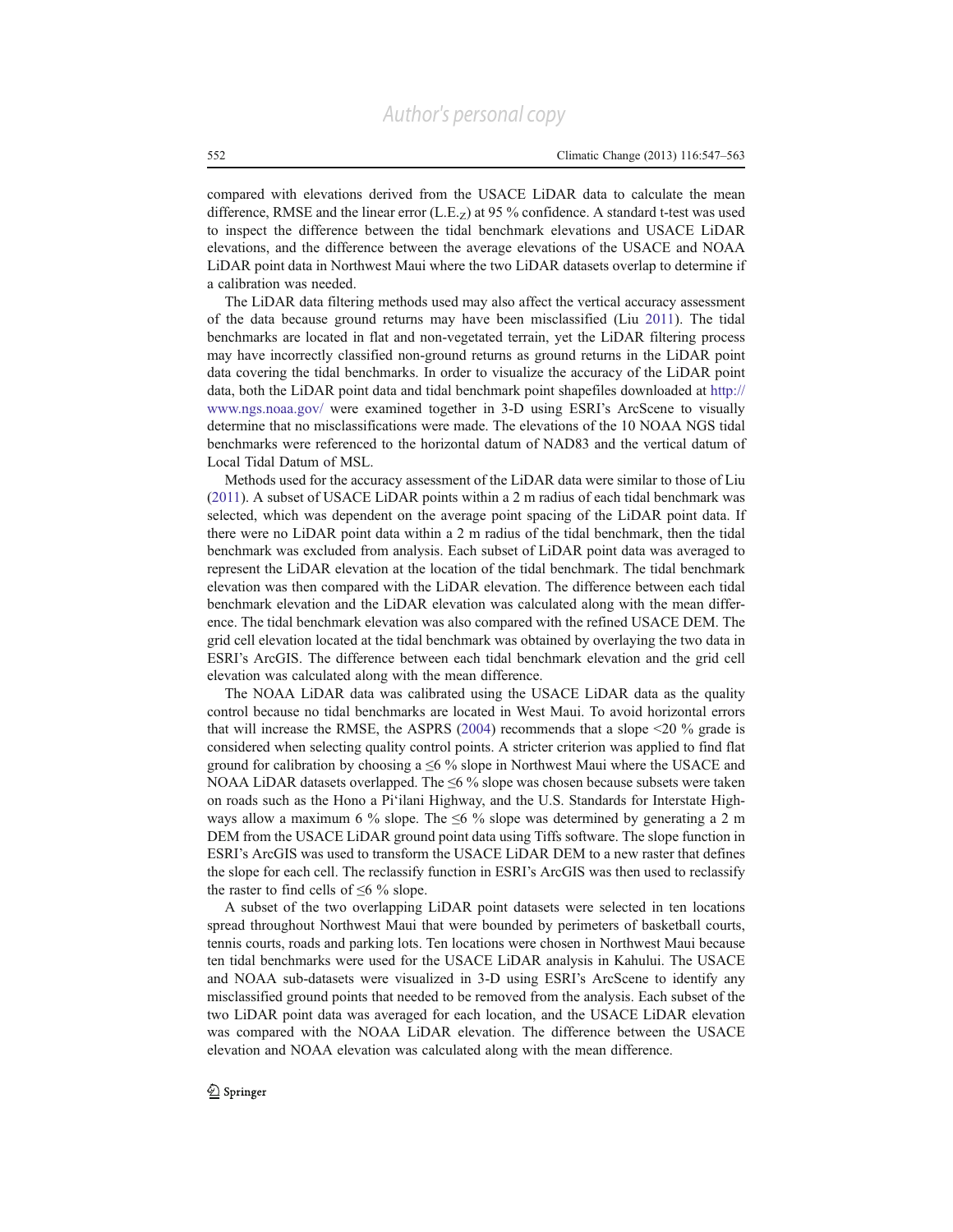The RMSE was calculated for the USACE LiDAR using the equation from the ASPRS (2004):

$$
RMSE = Sqrt\left[\left(\sum (Z_{data(i)} - Z_{check(i)})^2\right)/n\right]
$$
 (1)

where  $Z_{data(i)}$  is the elevation of the USACE LiDAR, and  $Z_{check(i)}$  is the elevation of the tidal benchmark, and *n* is the number of tidal benchmarks used. The L.E.<sub>Z</sub> of  $\pm$ 0.318 m at 95 % confidence reported in the NOAA LiDAR metadata was considered because there are no tidal benchmarks located in West Maui to make an independent assessment. The  $L.E._{Z}$  at 95 % confidence was calculated for the USACE data, as recommended by the National Standard for Spatial Data Accuracy (FGDC 1998) and ASPRS (2004):

$$
L.E._{Z} = 1.96 \times RMSE
$$
 (2)

In the above equation, factoring the RMSE by 1.96 achieves greater probability where 95 % of the LiDAR vertical positions at these locations are in error to true ground vertical positions that will not exceed this accuracy value (FGDC 1998). Accordingly, the vertical accuracy of the USACE and NOAA data does not exceed the calculated L.E.<sub>Z</sub> at 95 % confidence, respectively.

#### 3.3 Local tidal datum

For the conterminous U.S. and parts of Alaska, the current official vertical datum is the geodetic North American Vertical Datum of 1988 (NAVD88) used for deriving orthometric heights above or below a geoid model. Hawai'i is an exception to this unified reference datum in that more traditional methods are used when defining its vertical datum, in which elevations are referred to Local Tidal Datum (NOAA 2008). This means that orthometric heights in Hawai'i are considered to be above Local Tidal Datum of MSL. A certain phase of the tide defines a modeled elevation called a tidal datum (NOAA 2010), which is transferred inland to local tidal benchmarks using the method of differential leveling (NOAA 2001). The spatial distributions for the tidal benchmarks are in close approximation, with the furthest tidal benchmark at a distance of only ∼650 m from the Kahului Harbor tide station (Fig. 2). Tidal datums are managed by NOAA National Oceanic Service (NOS) Center for Operational Oceanographic Products and Services (CO-OPS). CO-OPS tidal stations are located on U.S. Pacific and Atlantic coasts, the Gulf of Mexico, islands in the Atlantic and Pacific Oceans, Alaska and Hawai'i.

Inundation mapping should be referenced to the tidal datum of Mean High Water (MHW) for the worst-case scenario (NOAA 2001). However, because Hawai'i experiences semidiurnal tides, this study uses Mean Higher High Water (MHHW). MHHW is the average of the higher high water height observations of each tidal day at a control tide station, such as the Kahului Harbor tide station, over a 19-year National Tidal Datum Epoch (http://tidesandcurrents.noaa.gov/mhhw.html). Due to rising sea level, the National Tidal Datum Epoch was established for monitoring change in global sea level (NOAA 2009).

The current tidal epoch at the Kahului Harbor tide station on Maui Island is the tidal epoch of January 1983 to December 2001. The tidal datum of MHHW for this epoch is 1.422 m above the Station Datum, and the tidal datum of MSL for this epoch is 1.075 m above the Station Datum. Tidal datums are referenced to a fixed base established at an elevation below the water known as the Station Datum (http://tidesandcurrents.noaa.gov/).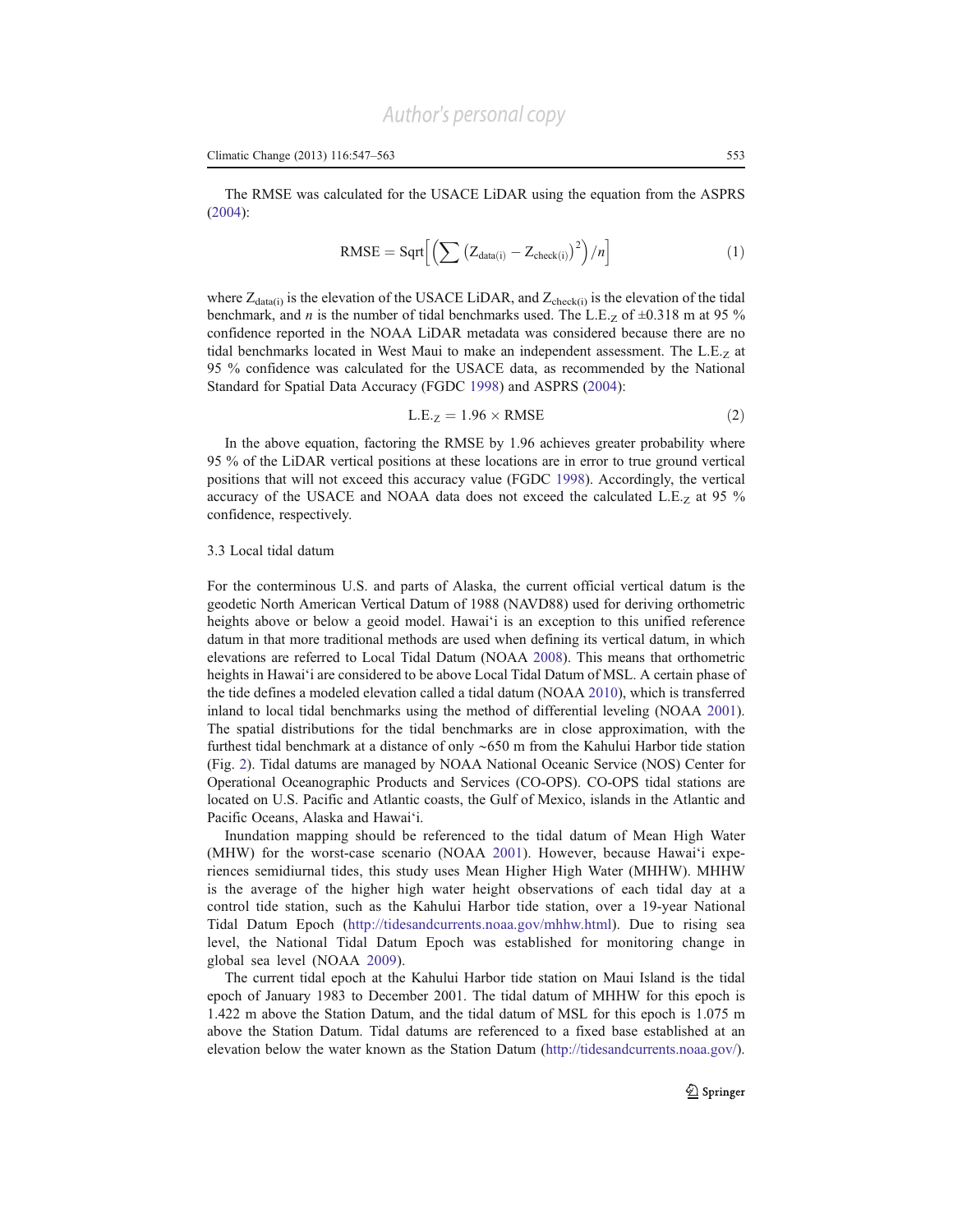

Fig. 2 The spatial distribution of the tidal benchmarks located at Kahului Harbor where the Local Tidal Datum of Mean Sea Level (MSL) is transferred inland

The difference between these two tidal datums (0.347 m) is considered in addition to each SLR scenario to assess the impacts of SLR at higher high tide.

3.4 Vulnerability assessment integrating LiDAR DEMs into GIS

The LiDAR DEMs were integrated into ESRI's ArcGIS to quantitatively assess the spatial distributions of areas subject to inundation on Kahului and Lahaina. The reclassify function in ESRI's ArcGIS was used to identify elevation values for each grid cell that lay below each of the given SLR scenarios from the LiDAR DEMs, in addition to the given SLR scenario +L.E.<sub>Z</sub> at 95 % confidence (Gesch 2009). This identified each raster cell below the specified SLR scenario and the specified SLR scenario +L.E.<sub>Z</sub> at 95 % confidence as "vulnerable". Vulnerable cells were separated into two groups based on hydrologic connectivity: the cells that are connected to an adjacent grid cell flooded or in open water (Poulter and Halpin 2008) are called Hydrologic Connected (HC); otherwise, they are called Hydrologic Disconnected (HD). For HC, we used the 8-side approach (Poulter and Halpin 2008; Henman and Poulter 2008; Gesch 2009; Marcy et al. 2011) (Fig. 3). NOAA, Digital Coast (2011) separately maps HD cells because the LiDAR DEMs lack an engineering grade hydrologic analysis of ditches and culverts that may cause inaccurately mapped areas, and HD areas may flood depending on how well the DEMs represent the area's hydraulics (Marcy et al. 2011). For these reasons, HD cells are included separately in our analysis because they represent vulnerability to high water

**◯** Springer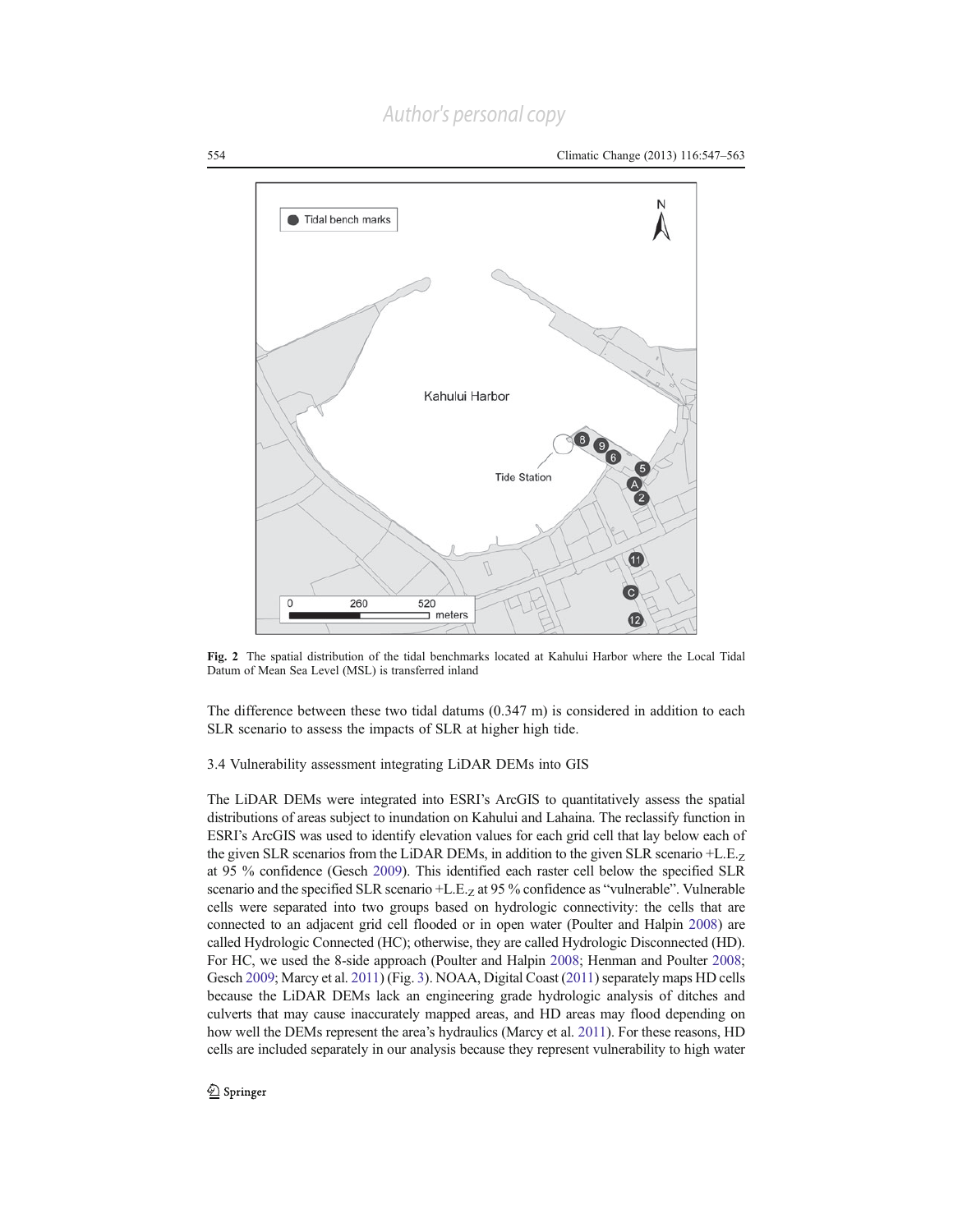## *Author's personal copy*

Climatic Change (2013) 116:547–563 555



Fig. 3 The 8-side approach used to determine areas with hydrologic connection (HC) to the ocean

tables and poor drainage. Eight Geographic Information System (GIS) vulnerability layers were produced using the raster to polygon function in ESRI's ArcGIS, depending on whether we are considering 1) HC or HD areas, 2) best-case  $(+0.75 \text{ m})$  or worst-case  $(+1.9 \text{ m})$  SLR scenarios, and 3) with or without the vertical uncertainty L.E.<sub>Z</sub> at 95  $\%$  confidence.

The intersect function in ESRI's ArcGIS was used to intersect vulnerable layers with GIS layers obtained from the Hawai'i Statewide GIS Program such as major and minor roads and land parcels. The total land area and length of roads impacted were calculated by taking the sum of the total area and length of roads within each of the vulnerability layers. The land and building value impacted within each parcel was assessed by multiplying the total land and building value within a parcel by the ratio of vulnerable area within the parcel to the total parcel area (Zhang et al. 2011). The total land and building value impacted within each of the vulnerability layers was then calculated by taking the sum of these values.

#### 4 Results and discussion

#### 4.1 Impacts of original vs. refined DEMs on inundation mapping

Poulter and Halpin (2008) suggested that LiDAR post-processing could influence inundation analysis. This study found that quantifying low-lying lands vulnerable to inundation due to SLR scenarios is liable to change because of filtering methods that classify the LiDAR point cloud into ground and non-ground returns. The filtering methods were most influential at the worst-case SLR scenario of  $+1.9$  m and  $+1.9$  m  $+L.E.$  at 95 % confidence when compared to the best-case SLR scenario of +0.75 m and +0.75 m +L.E.<sub>Z</sub> at 95 % confidence for hydrologically connected (HC) areas (Table 1). The topographic anomalies caused by interpolating vegetated areas misclassified as ground returns resulted in less area inundated along Kanaha Beach Park in the original USACE DEM at the worst-case SLR scenario of  $+1.9$  m and  $+1.9$   $+$ L.E.<sub>Z</sub> at 95 % confidence. Reclassifying the points located within vegetated areas as non-ground returns removed the topographic anomalies from the refined USACE DEM, thus causing more land area to be inundated at the worst-case SLR scenario of  $+1.9$  m and  $+1.9$  m  $+$ L.E.<sub>Z</sub> at 95 % confidence. Since no more than ground returns were available from the data providers, another round of filtering may have reduced the commission errors of ground returns. Commission errors are when features such as vegetation are classified as ground-returns when they should not be classified as ground returns. Instead, these features should be classified as non-ground returns. However, another round of filtering cannot reduce the omission errors because only ground-returns were available from the data service provider. Although the difference in land area inundated between the original and refined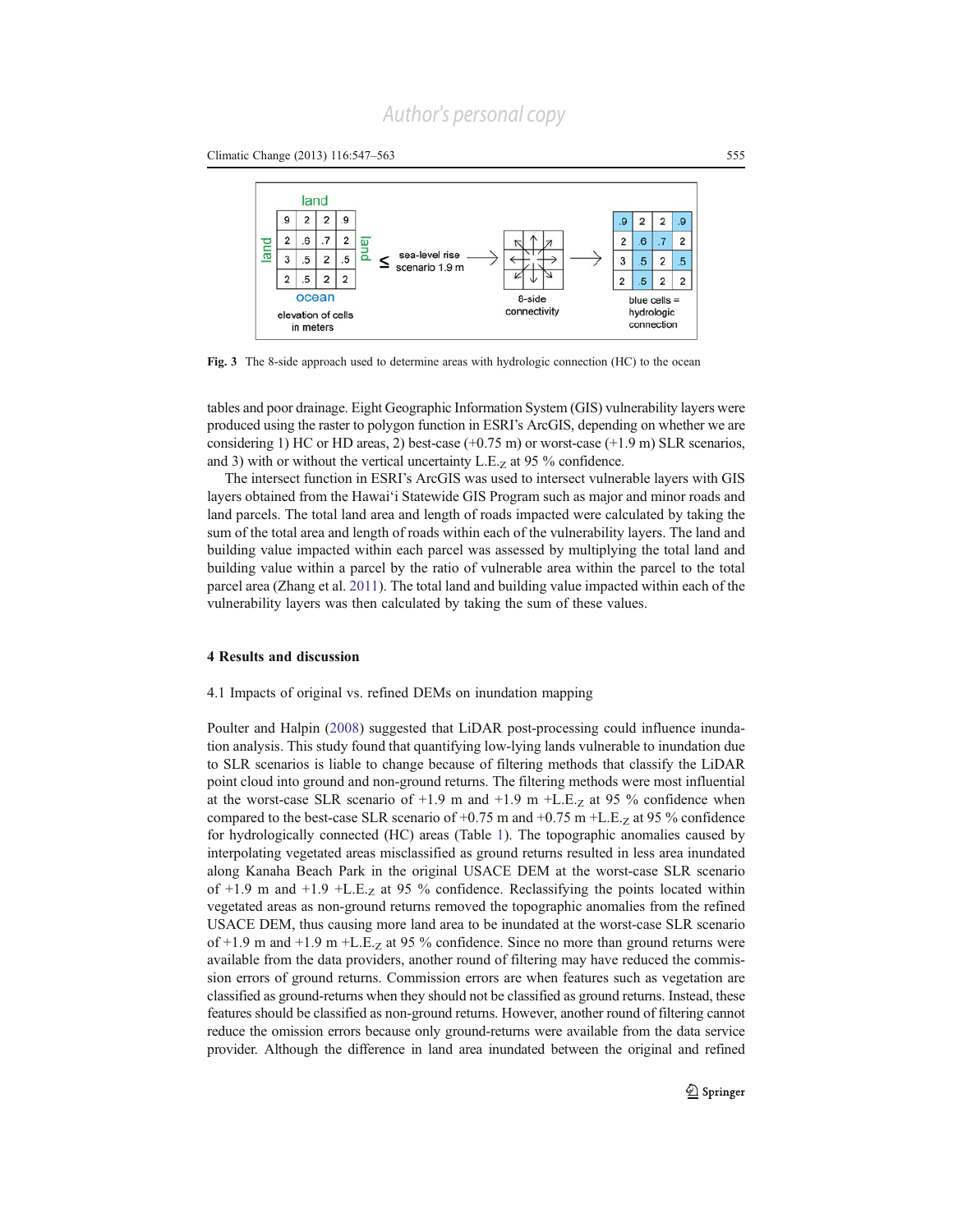Table 1 Difference in land area inundated between the original and refined USACE DEM for Kahului, Maui. MHHW = Mean Higher High Water (1983–2001 epoch), L.E.<sub>Z</sub> 95 %=0.45 m, HC = hydrologically connected areas, and  $HD = hydrologically$  disconnected areas

|                                    | Original<br>$MHHW +$<br>$0.75 \; \mathrm{m}$ |    | Refined              |            | Original    |            | Refined                                                                                                 |            | Original |                        | Refined                      |           | Original                                    |            | Refined     |             |
|------------------------------------|----------------------------------------------|----|----------------------|------------|-------------|------------|---------------------------------------------------------------------------------------------------------|------------|----------|------------------------|------------------------------|-----------|---------------------------------------------|------------|-------------|-------------|
|                                    |                                              |    | $MHHW +$<br>$0.75$ m |            | $MHHW +$    |            | $MHHW +$<br>$0.75 \text{ m} + \text{L} \text{E}$ . $75 \text{ m} + \text{L} \text{E}$ . $1.9 \text{ m}$ |            | $MHHW +$ |                        | $MHHW +$<br>1.9 <sub>m</sub> |           | $MHHW +$<br>$1.9 m + L.E.7$ $1.9 m + L.E.7$ |            | $MHHW +$    |             |
| Impacts<br>Land $(km^2)$ 0.06 0.49 | HC                                           | HD | HC<br>0.06           | HD<br>0.49 | HC.<br>0.09 | HD<br>0.83 | НС<br>0.09                                                                                              | HD<br>0.86 | HC.      | - HD<br>1.95 0.12 2.03 | HC                           | HD<br>0.1 | HC.<br>2.94                                 | HD<br>0.07 | HC.<br>2.98 | HD.<br>0.08 |

USACE DEM for the worst case SLR scenario of  $+1.9$  m and  $+1.9$  m  $+$ L.E.<sub>Z</sub> at 95 % confidence seems small (<5 %), the difference in impacts to land and building value is significant for the SLR scenario of +1.9 m (up to ~15 %, see Table 2).

4.2 Using tidal benchmarks to correct LiDAR elevations

The RMSE calculated for the USACE LiDAR point data and the refined USACE DEM were the same; 0.23 m (Table 3). The RMSE of 0.23 m was used in Eq. 2 for the USACE LiDAR to calculate a L.E.<sub>Z</sub> of  $\pm 0.45$  m at 95 % confidence. The L.E.<sub>Z</sub> of  $\pm 0.318$  m at 95 % confidence reported in the NOAA LiDAR metadata was considered. When the L.E.<sub>Z</sub> at 95 % confidence upper bound is added to the specified SLR scenario, additional elevation would be vulnerable (Figs. 4 and 5) given the vertical uncertainty of the LiDAR data (Gesch 2009).

From the original 10 tidal benchmarks used to define the Local Tidal Datum on Maui Island, one tidal benchmark was removed from analysis due to a lack of LiDAR points located within a 2 m radius. LiDAR point data within each of the remaining 9 tidal benchmarks ranged from  $1-12$  points (Table 3). Although the tidal benchmarks are located in a flat area, the LiDAR point elevation within a 2 m radius of each tidal benchmark ranges 0–0.16 m. The mean difference in elevation of the tidal benchmarks and LiDAR points was equivalent to the mean difference of the tidal benchmarks and the refined USACE DEM at 0.09 m. The average difference between the USACE LiDAR points and the tidal benchmarks is small (0.09 m) and not significant at the 0.05 levels (Table 3), meaning that no corrections had to be made to the refined USACE DEM.

Table 2 Difference in impacts to land and building value (over hydrologically connected areas) between the original and refined USACE DEM for Kahului, Maui. MHHW = Mean Higher High Water (1983–2001 epoch), and L.E.<sub>Z</sub> 95 %=0.45 m

|                     | $MHHW + 1.9 m$ |               | MHHW + 1.9 m + L.E. <sub>z</sub> |             |  |
|---------------------|----------------|---------------|----------------------------------|-------------|--|
| Impacts             | Original       | Refined       | Original                         | Refined     |  |
| Land $(km2)$        | 1.95           | 2.03          | 2.94                             | 2.98        |  |
| Land value $(\$)$   | 194,268,694    | 214, 183, 202 | 356,048,216                      | 369,017,038 |  |
| Building value (\$) | 52,449,815     | 60,197,247    | 150, 181, 331                    | 154,525,815 |  |

 $\mathcal{Q}$  Springer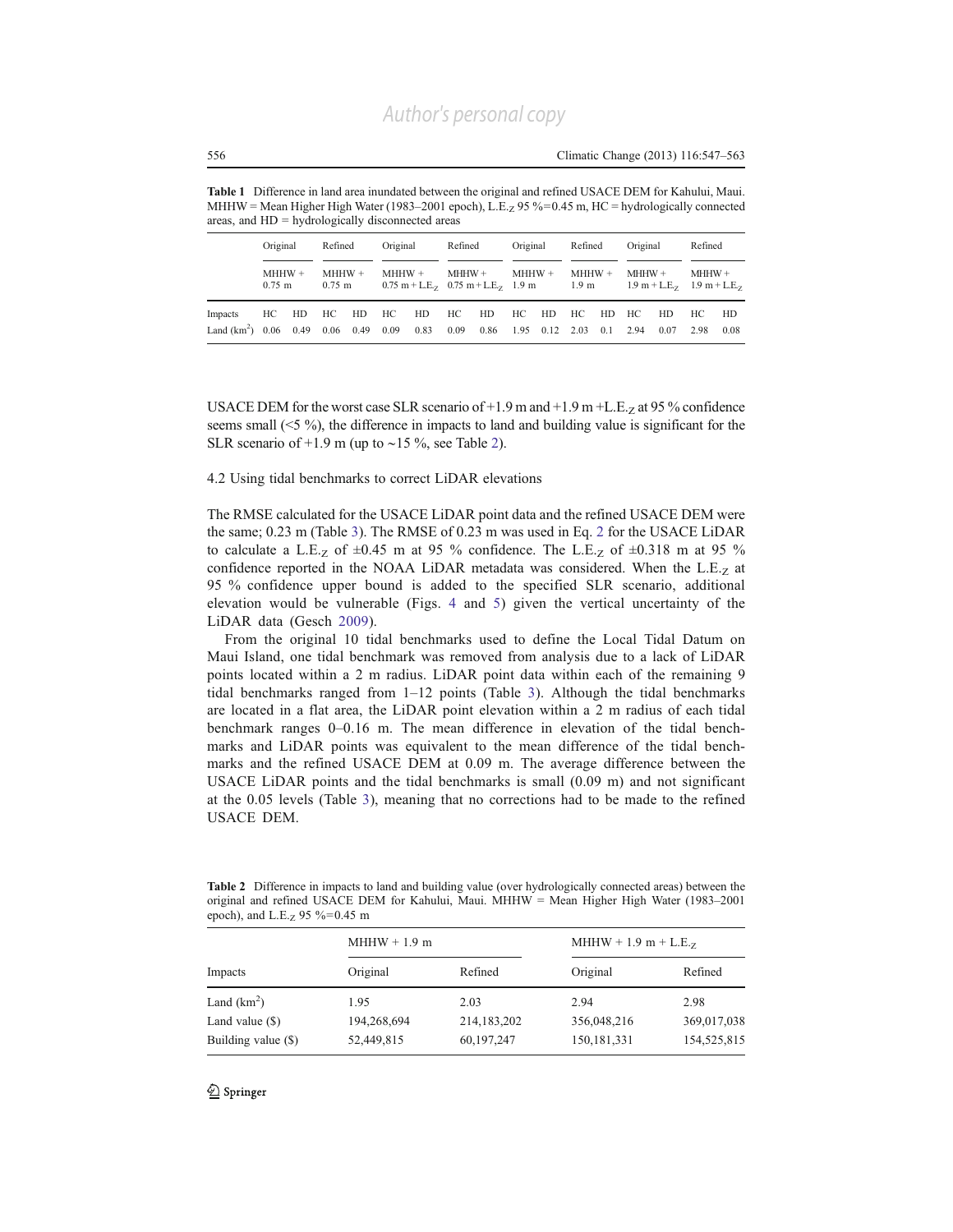Table 3 Elevation differences between tidal benchmarks at the Kahului Harbor tide station, USACE LiDAR point data and refined USACE DEM. n = total number of LiDAR points,  $Z_{min}$  and  $Z_{max}$  = the minimum and maximum LiDAR point elevation,  $Z_{\mu}$  represents the mean elevation of LiDAR points,  $Z_{\text{DEM}}$  = the refined USACE DEM elevation,  $Z_{BM}$  = the tidal benchmark elevation,  $\Delta_{pts}$  = the elevation difference between the mean elevation of LiDAR points and the tidal benchmark ( $Z_{\mu}$  -  $Z_{BM}$ ), and  $\Delta_{DEM}$  = the elevation difference between the refined USACE DEM and the tidal benchmark in meters (Z<sub>DEM</sub> - Z<sub>BM</sub>). RMSE means root mean square error

| Tidal Benchmark   |             | LiDAR points  |                  |              |           | $Z_{DEM}$ | $Z_{BM}$ | $\Delta_{\rm pts}$ | $\Delta_{\rm DEM}$ |
|-------------------|-------------|---------------|------------------|--------------|-----------|-----------|----------|--------------------|--------------------|
|                   | $\mathbf n$ | $Z_{\rm min}$ | $Z_{\text{max}}$ | $Z_{\sigma}$ | $Z_{\mu}$ |           |          |                    |                    |
| 161 5680 A        | 1           | 2.15          | 2.15             | 0.00         | 2.15      | 2.11      | 1.93     | 0.22               | 0.18               |
| 161 5680 C TIDAL  | 6           | 1.65          | 1.85             | 0.07         | 1.77      | 1.76      | 1.46     | 0.31               | 0.3                |
| 161 5680 TIDAL 11 | 9           | 2.02          | 2.11             | 0.03         | 2.05      | 2.06      | 2.11     | $-0.06$            | $-0.05$            |
| 161 5680 TIDAL 12 | 8           | 1.68          | 1.81             | 0.04         | 1.75      | 1.76      | 1.37     | 0.38               | 0.39               |
| 161 5680 TIDAL 2  | 12          | 2.15          | 2.23             | 0.03         | 2.19      | 2.2       | 2.50     | $-0.31$            | $-0.3$             |
| 161 5680 TIDAL 5  | 12          | 2.05          | 2.18             | 0.04         | 2.11      | 2.11      | 1.86     | 0.25               | 0.25               |
| 161 5680 TIDAL 6  | 3           | 2.58          | 2.61             | 0.02         | 2.59      | 2.58      | 2.41     | 0.18               | 0.17               |
| 161 5680 TIDAL 8  | 5           | 2.64          | 2.71             | 0.03         | 2.67      | 2.67      | 2.80     | $-0.13$            | $-0.13$            |
| 161 5680 TIDAL 9  | 7           | 2.50          | 2.66             | 0.06         | 2.56      | 2.54      | 2.58     | $-0.02$            | $-0.04$            |
| Mean              |             |               |                  |              |           |           |          | 0.09               | 0.09               |
| <b>RMSE</b>       |             |               |                  |              |           |           |          | 0.23               | 0.23               |

In Northwest Maui, the USACE LiDAR within the perimeters of basketball courts, tennis courts, roads and parking lots ranged from 64–288 points, while the NOAA LiDAR ranged from 15–72 points (Table 4). The lower point density of the NOAA LiDAR in Northwest Maui may confirm an over-classification of the data to remove infrastructure and vegetation. Another possible reason is that the two datasets originally have different point density. The NOAA average surface elevation was found to be significantly higher (mean difference of 0.38 m) than the USACE average surface elevation at the 0.05 levels (Table 4). This value was applied to correct the NOAA DEM.

This method of using the tidal benchmarks near a tide station to assess the vertical accuracy of the LiDAR proves useful for other low-lying communities considering SLR. For instance, a correction may be needed for the LiDAR because orthometric heights of the vertical datum to which the LiDAR is referenced may vary from local MSL; otherwise, unwarranted errors could be introduced into the SLR vulnerability maps (Poulter and Halpin 2008; Gesch 2009). This method provides an approach to address the many problems associated with lacking an established vertical datum, and may be particularly relevant for other islands.

For the purpose of SLR vulnerability mapping, problems to consider when working with tidal datums include that there are many variations such as MLLW, MSL, MHW, or MHHW. In addition, each variation of a tidal datum may refer to the current epoch of 1983–2001 or a superseded epoch such as 1960–1978. For the state of Hawai'i, each tidal datum has unique values to each epoch where the superseded epoch is lower than the current epoch because global sea level has been slowly rising. As an example, the tidal datum of MSL for the 1960–1978 epoch on Maui Island is 1.039 m, and the tidal datum of MSL for the 1983–2001 epoch on Maui Island is 1.075 m. Another problem in lacking an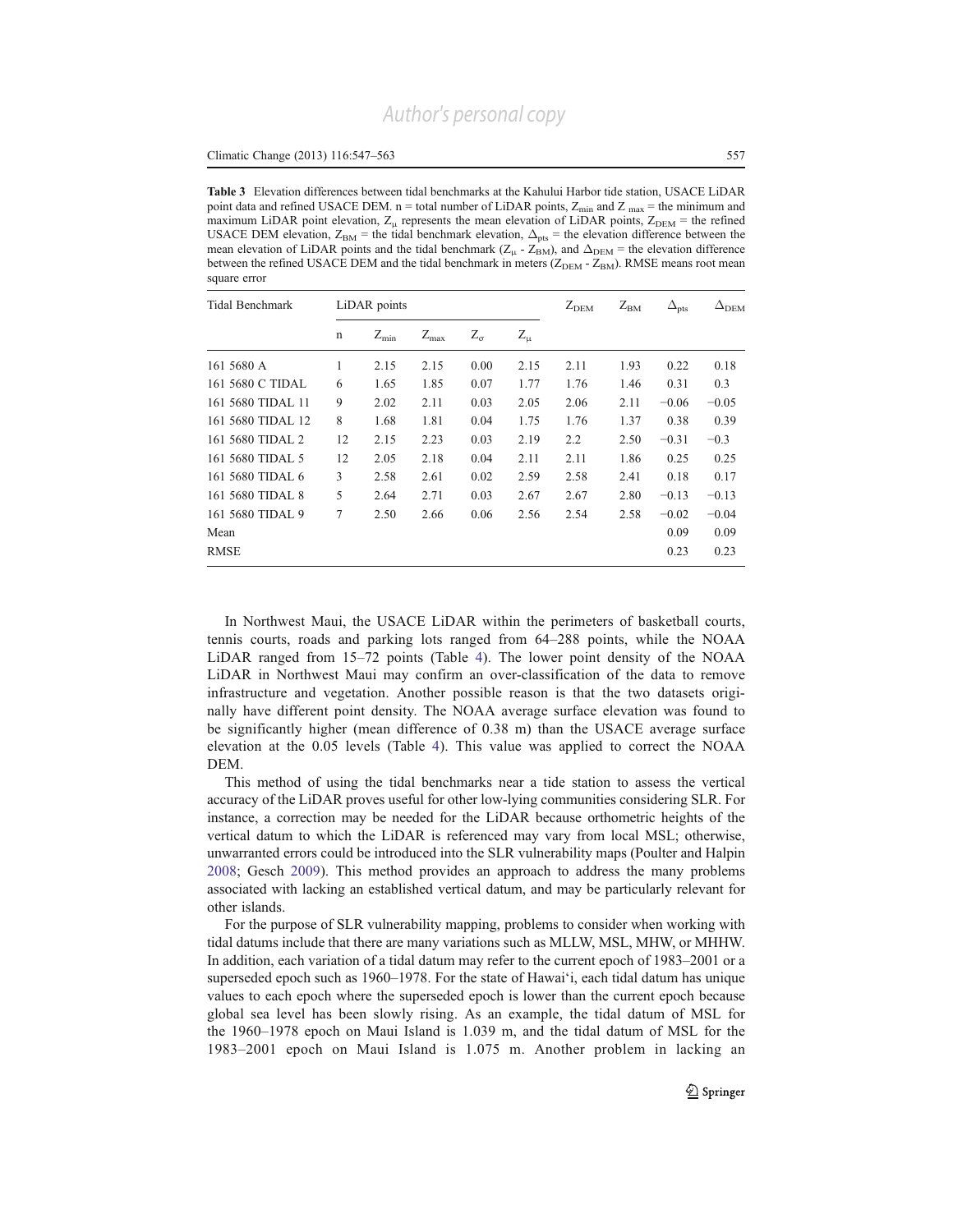



Fig. 4 SLR vulnerability maps of Kahului, Maui, highlighting lands vulnerable under the best-case SLR scenario of +0.75 m, and the worst-case SLR scenario of +1.9 m. The linear error (L.E.Z) at 95 % confidence upper bound (0.45 m) estimates the vertical uncertainty of the elevation data at each SLR scenario contour. Vulnerable areas are separated by hydrologic connection (HC) and hydrologic disconnection (HD) from the ocean

established vertical datum is that each tidal datum varies from island to island. The LiDAR is vertically referenced to the Local Tidal Datum, yet there is no foundation to which island, which tidal datum, and which epoch is used. These inconsistencies could affect vertical accuracy assessment of the LiDAR and when applying different inundation scenarios, the accuracy of SLR vulnerability maps may be reduced. The NGS was consulted for this study to verify the lack of a vertical datum for Hawai'i. This study calls for an established vertical datum among the Hawaiian Islands that

**◯** Springer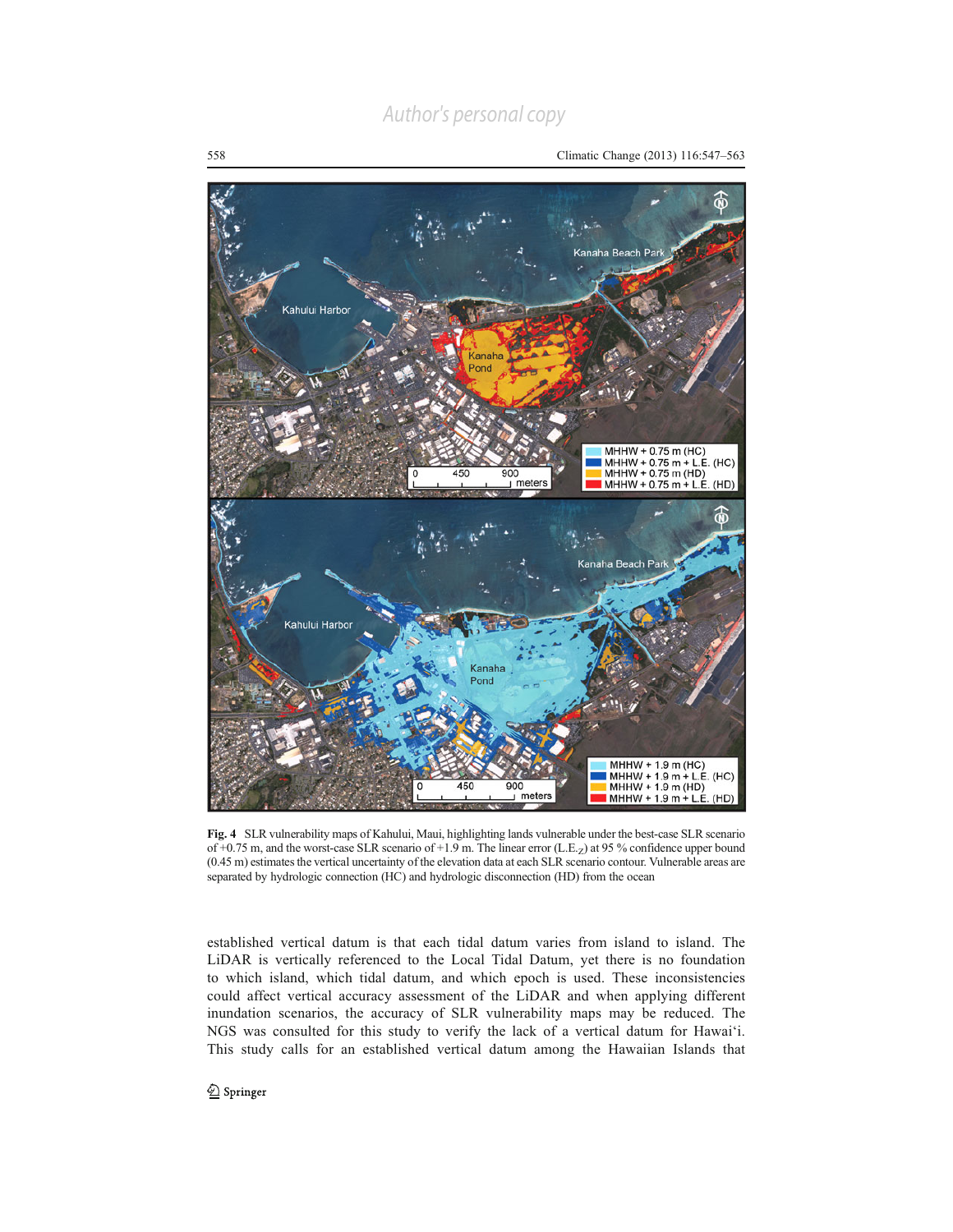# *Author's personal copy*

Climatic Change (2013) 116:547–563 559



Fig. 5 SLR vulnerability maps of Lahaina, Maui, highlighting lands vulnerable under the best-case SLR scenario of  $+0.75$  m, and the worst-case SLR scenario of  $+1.9$  m. The linear error (L.E.<sub>Z</sub>) at 95 % confidence upper bound (0.318 m) estimates the vertical uncertainty of the elevation data at each SLR scenario contour. Vulnerable areas are separated by hydrologic connection (HC) and hydrologic disconnection (HD) from the ocean

proves important for other islands and low-lying coastal communities considering SLR so that consistent and accurate vulnerability maps can be produced.

Table 4 Analysis of ten locations with ≤6 % slope in Northwest Maui between the NOAA and USACE LiDAR point data. μ and σ are the mean and standard deviation of n NOAA or USACE LiDAR points, and  $\Delta_{\mu}$  = the difference between the mean NOAA and USACE LiDAR point elevations (NOAA<sub>μ</sub> - USACE<sub>μ</sub>)

| Description      | Feature area $(m2)$ | Location<br>(UTM, Zone 4, NAD 83) | Slope%  | $Z_{NOAA}$ (m) |          |             | $Z_{\text{USAGE}}$ (m) |          |             | $\Delta_{\rm u}$ (m) |
|------------------|---------------------|-----------------------------------|---------|----------------|----------|-------------|------------------------|----------|-------------|----------------------|
|                  |                     |                                   |         | μ              | $\sigma$ | $\mathbf n$ | μ                      | $\sigma$ | $\mathbf n$ |                      |
| Basketball court | 122                 | 744,014E, 2,324,251N              | $1 - 3$ | 13.81          | 0.04     | 67          | 13.58                  | 0.04     | 288         | 0.23                 |
| Parking lot      | 28                  | 745,401E, 2,324,650N              | $1-6$   | 72.16          | 0.06     | 15          | 71.76                  | 0.10     | 80          | 0.40                 |
| Road 1           | 64                  | 742,909E, 2,324,005N              | $4-6$   | 32.13          | 0.13     | 34          | 31.91                  | 0.16     | 260         | 0.22                 |
| Road 2           | 44                  | 744,475E, 2,324,740N              | $3 - 6$ | 18.00          | 0.12     | 40          | 17.59                  | 0.10     | 126         | 0.41                 |
| Road 3           | 38                  | 746,284E, 2,326,341N              | $3-6$   | 57.06          | 0.09     | 27          | 56.47                  | 0.10     | 117         | 0.59                 |
| Road 4           | 26                  | 743,170E, 2,324,064N              | $3 - 5$ | 50.97          | 0.07     | 19          | 50.65                  | 0.09     | 68          | 0.32                 |
| Road 5           | 58                  | 745,393E, 2,325,407N              | 6       | 21.91          | 0.20     | 51          | 21.45                  | 0.20     | 67          | 0.46                 |
| Tennis court 1   | 43                  | 743,491E, 2,324,279N              | $1 - 3$ | 19.91          | 0.03     | 29          | 19.53                  | 0.06     | 116         | 0.38                 |
| Tennis court 2   | 93                  | 742,733E, 2,323,622N              | $1 - 3$ | 13.53          | 0.04     | 72          | 13.15                  | 0.03     | 112         | 0.38                 |
| Tennis court 3   | 38                  | 745,081E, 2,324,552N              | $1 - 5$ | 48.16          | 0.06     | 35          | 47.73                  | 0.05     | 64          | 0.43                 |
| Mean             |                     |                                   |         |                |          |             |                        |          |             | 0.38                 |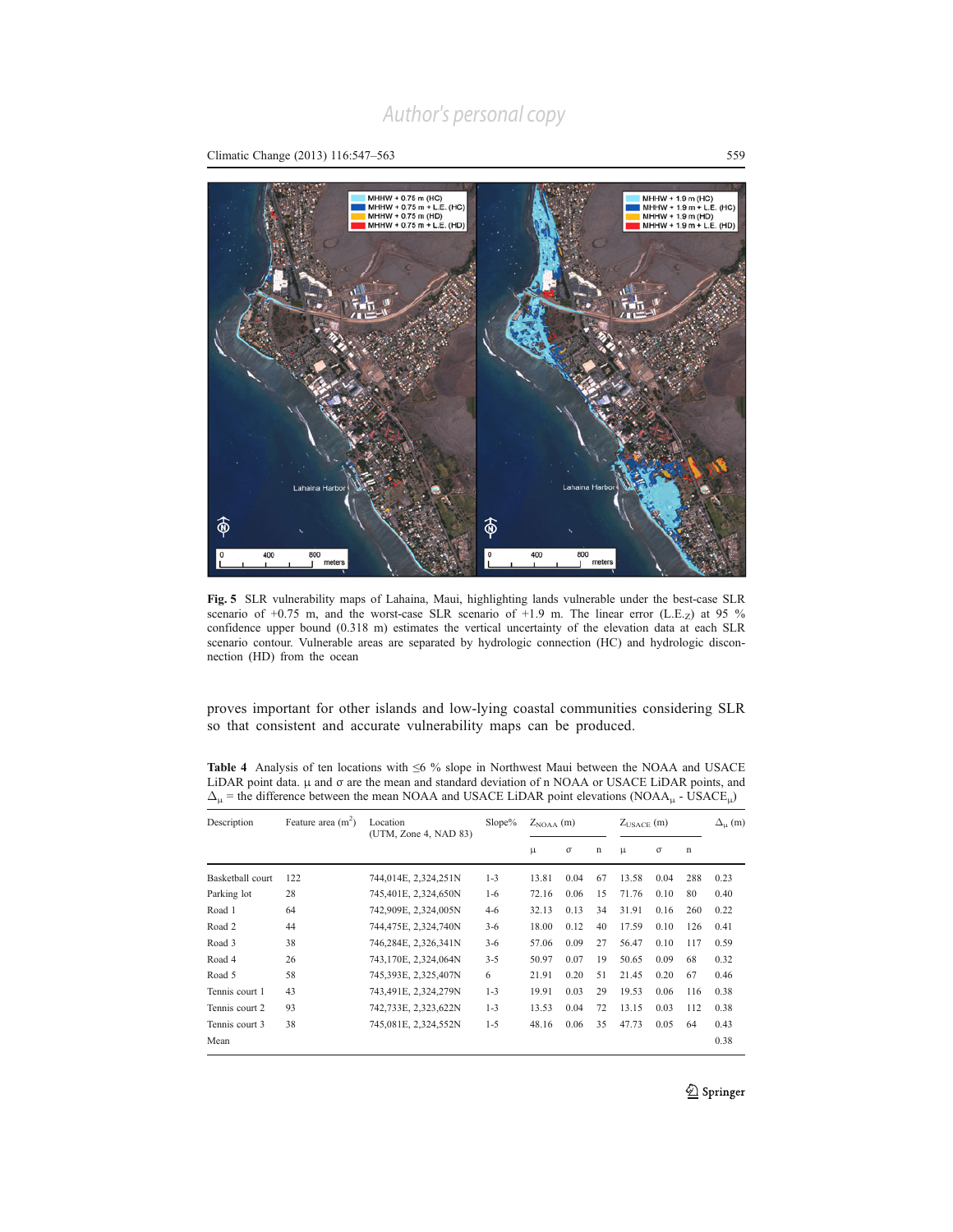#### 4.3 Quantitative assessment of vulnerability

Due to lower elevation on the north shore of Maui and larger study area, the inundation of total land area is greatest in Kahului when compared to Lahaina under each of the SLR scenarios (Tables 5 and 6). The overall impact to land value is greatest in Lahaina when compared to Kahului due to higher land value and greater tourist income associated with the high-value tourist beaches and active tourism industry of Lahaina. Most notable is the land and building value for Kahului is greater for HD than HC areas under the best-case SLR scenario of +0.75 m and  $+0.75$  m  $+$ L.E.<sub>Z</sub> at 95 % confidence due to low relief areas just inland from the sea (Table 5). The impact to land value for Lahaina is consistently greater for HC than HD areas under each of the SLR scenarios and each of the SLR scenarios  $+$ L.E.<sub>Z</sub> at 95 % confidence (Table 6).

4.4 Vulnerability mapping and adaptation measures

Under the best-case SLR scenario of +0.75 m for HC areas (Fig. 4), the Kahului Harbor and shoreline will be inundated leading to beach erosion and beach loss. Under the best-case SLR scenario of +0.75 m plus L.E. at 95 % confidence for HC areas, more shoreline will be inundated at Kahului Harbor and inundation expands further inland near Kanaha Beach Park. Under the best-case SLR scenario of  $+0.75$  m for HD areas, saltwater intrusion will significantly impact the freshwater Kanaha Pond Wildlife Sanctuary by threatening endangered bird species habitat. Under the best-case SLR scenario of  $+0.75$  m  $+$ L.E.<sub>Z</sub> at 95 % confidence for HD areas, Kanaha Pond expands but does not open to the ocean. Expansion is likely driven by rise of the water table, which may be accompanied by saltwater intrusion through the ground. Research by Rotzoll et al. (2008) demonstrates that the coastal groundwater table responds to tide forcing and sits near to ground level in many locations on the Maui Coast. Rotzoll and El-Kadi (2008) also observed that wave-setup influences coastal groundwater tables as far inland as 5 km in central Maui. Vulnerability maps may allow for managers to identify and protect areas along with additional wildlife conservation efforts where the Sanctuary is likely to expand.

Under both the worst-case SLR scenario of +1.9 m and the worst-case SLR scenario of  $+1.9$  m  $+L.E.$  at 95 % confidence for HC areas (Fig. 4), the commercial harbor will be adversely impacted by inundation. The harbor may experience changes in hydraulic characteristics such as swell and tide surge, inundation of facilities, and loss of operating hours. Coastal planners may be able to identify facilities that need to be relocated by moving further back from the coast in a planned retreat (Nicholls 2011).

Table 5 The impacts of sea-level rise on Kahului, Maui, under the best-case SLR scenario of +0.75 m, and the worst-case SLR scenario of  $+1.9$  m. MHHW = Mean Higher High Water (1983–2001 epoch), L.E.<sub>Z</sub> 95 %=0.45 m, HC = hydrologically connected areas, and HD = hydrologically disconnected areas.  $*$  Land includes wetlands

| Impacts             | $MHHW + 0.75$ m |            | MHHW + $0.75$ m + L.E $\overline{z}$ |            | $MHHW + 1.9 m$ |            | MHHW + $1.9$ m + $L.Ez$ |           |  |
|---------------------|-----------------|------------|--------------------------------------|------------|----------------|------------|-------------------------|-----------|--|
|                     | HС              | HD         | HС                                   | HD         | HС             | <b>HD</b>  | HС                      | HD        |  |
| Land $(km^2)^*$     | 0.06            | 0.49       | 0.09                                 | 0.86       | 2.03           | 0.1        | 2.98                    | 0.08      |  |
| Roads (km)          | 0.01            | $\Omega$   | 0.01                                 | 0.04       | 8.86           | 0.61       | 15.22                   | 0.08      |  |
| Land value $(S)$    | 3.329.879       | 14,030,458 | 6.205.975                            | 32,104,620 | 214, 183, 202  | 13.590.455 | 369,017,038             | 5.896.246 |  |
| Building value (\$) | 194 k           | 1.160.944  | 321k                                 | 5.248.656  | 60.197.247     | 7.667.064  | 154,525,815             | 1,400,009 |  |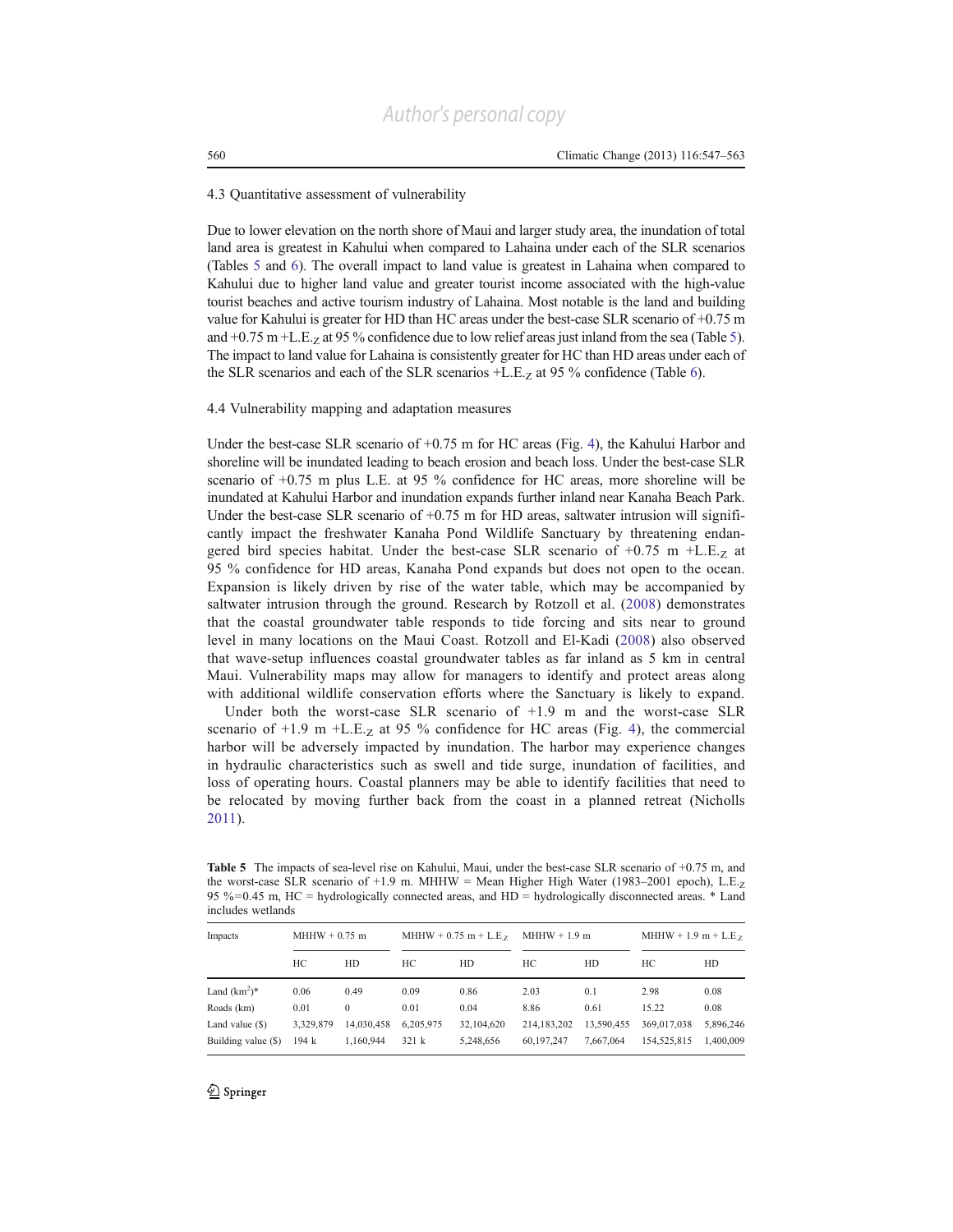Climatic Change (2013) 116:547–563 561

| <b>Table 6</b> The impacts of sea-level rise on Lahaina, Maui, under the best-case SLR scenario of +0.75 m, and |  |
|-----------------------------------------------------------------------------------------------------------------|--|
| the worst-case SLR scenario of +1.9 m. MHHW = Mean Higher High Water (1983–2001 epoch), L.E. <sub>Z</sub>       |  |
| 95 %=0.318 m, HC = hydrologically connected areas, and HD = hydrologically disconnected areas                   |  |

| Impacts             | $MHHW + 0.75$ m |              | MHHW + $0.75$ m + L.E <sub>z</sub> |           | $MHHW + 1.9 m$ |           | MHHW $+1.9$ m $+$ L.E <sub>z</sub> |           |  |
|---------------------|-----------------|--------------|------------------------------------|-----------|----------------|-----------|------------------------------------|-----------|--|
|                     | HС              | HD           | HС                                 | HD        | HС             | HD        | HС                                 | HD        |  |
| Land $(km^2)$       | 0.04            | 0.002        | 0.05                               | 0.007     | 0.34           | 0.03      | 0.52                               | 0.03      |  |
| Roads (km)          | 0.01            | $\mathbf{0}$ | 0.02                               | 0.03      | 4.36           | 0.04      | 6.56                               | 0.01      |  |
| Land value $(S)$    | 50,780,093      | 2.546.572    | 77,750,071                         | 5,338,930 | 323,559,652    | 6.250.192 | 489,084,020                        | 7,705,300 |  |
| Building value (\$) | 1.297.342       | 2,878,169    | 2.258.712                          | 4.710.864 | 61.082.387     | 3.480.334 | 106.621.421                        | 4,993,914 |  |

Under both the best-case SLR scenario of  $+0.75$  m and the best-case SLR scenario of  $+0.75$  m  $+L.E.$  at 95 % confidence for HC areas (Fig. 5), the Lahaina Harbor and shoreline will be inundated leading to beach erosion and beach loss, which may impact visitors to the Island seeking prime beaches and recreational activities. Under both the worstcase SLR scenario of  $+1.9$  m and the worst-case SLR scenario of  $+1.9$  m  $+$ L.E.<sub>Z</sub> at 95 % confidence for HC areas, the Hono a Pi'ilani Highway, coastal roads, residential neighborhoods, local businesses and resorts will be inundated and suffer drainage problems leading to adverse impacts to Lahaina's tourism industry. Under the worst-case SLR scenario of  $+1.9$  m  $+L.E.$  at 95 % confidence HD, these areas probably will not be flooded by waves but will materialize as areas lacking drainage where the ocean rises through the storm drain system and prevents runoff from draining, which will likely be accompanied by rise of the water table.

High-resolution SLR vulnerability maps (Figs. 4 and 5) are important to demonstrating lowlying coastal communities' vulnerability to SLR. Such maps highlight the critical need to take action in improving community resiliency to climate change and provide guidance on locations where vulnerability is high and underpin decision making for adaptation steps. SLR vulnerability mapping can help coastal planners consider the impacts of SLR by highlighting the lowest-lying lands and the critical infrastructure vulnerable to inundation and erosion. This allows for the proper adaptation measures to be taken, which may involve relocating coastal communities, housing, major and minor roads, local businesses, and ports located within each of the inundation zones. Relocating beachfront high-rise resorts further from the coast will be a difficult challenge. Decision makers could reduce vulnerability by decreasing development on coastal areas that are also considered high-risk, as featured on the SLR vulnerability maps. Using science-based setback rules, coastal planners in Maui County determine construction setbacks using erosion hazard maps (Genz et al. 2007). Following this example, steps could also include changing building codes to adopt revised base-flood elevations that incorporate SLR; retro-fitting transportation venues to avoid flooding, especially at traffic volume choke-points. High-resolution SLR vulnerability mapping is important to guiding any coastal community's adaptive strategies to climate change.

#### 5 Conclusions

Using LiDAR for SLR vulnerability assessments presents many challenges. It is important to understand how LiDAR data are collected and post-processed in order to create reliable DEM products for inundation analysis, thus the significance of accurate and informative metadata. Questioning the quality of the LiDAR data may result in better understanding of how the data may influence inundation analysis. This study found that the post-processing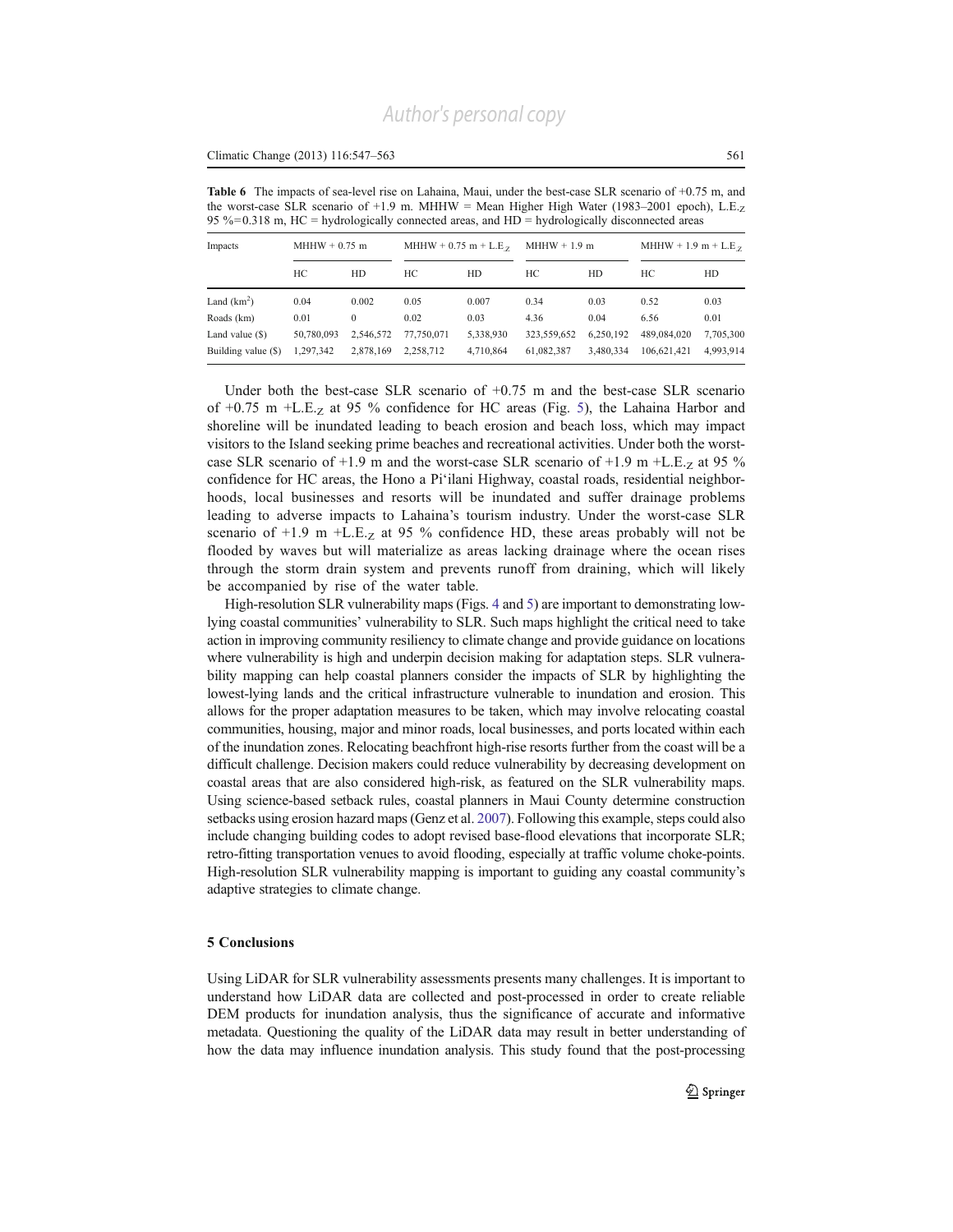methods that filter the LiDAR point cloud into classified ground and non-ground returns used for DEM generation influence inundation analysis. Examining by visual inspection the quality of previous filtering results may identify problems where the commission errors of groundreturns identification can be reduced, which may improve SLR vulnerability assessments.

In the great majority of areas around the world lacking an established vertical datum, or with an outdated vertical datum, a relationship between high accuracy LiDAR and tide station references must be established. For Kahului Harbor on Maui Island, adjustments made from geoid heights to the Local Tidal Datum of MSL were successful. For future SLR vulnerability mapping, an established vertical datum would allow for more rigorous vertical accuracy assessments and merging of multiple LiDAR datasets located anywhere in the state.

If no adaptive strategies are taken, inundation due to SLR will lead to adverse socioeconomic impacts on Kahului and Lahaina. Under the best-case SLR scenario of +0.75 m for HC and HD areas combined, an impact to land and building value of \$18.7 million is possible due to the inundation of  $0.55 \text{ km}^2$  of area for Kahului, and an impact of \$57.5 million is possible due to the inundation of  $0.04 \text{ km}^2$  of area for Lahaina. As would be expected, adverse socioeconomic impacts to Kahului's commercial district and Lahaina's tourism industry are most profound for the worst-case SLR scenario of +1.9 m. Under this worst-case SLR scenario for HC and HD areas combined, an impact to land and building value of \$296 million is possible due to the inundation of 2.13  $km<sup>2</sup>$  of area for Kahului (which will also lead to wetland loss), and an impact of \$394 million is possible due to the inundation of  $0.37 \text{ km}^2$  of area for Lahaina. Our study demonstrates that there is a compelling need to improve community resiliency to SLR. Coastal planners in Hawai'i could require SLR vulnerability assessments as a first step toward building resiliency.

Improvements for future SLR vulnerability assessments may include up-to-date socioeconomic GIS data and mapping of the water table. For instance, GIS data of the spatial distributions of the Gross Domestic Product (GDP) by individual county, building footprints, population in each household, power stations, sewage, commuter density, traffic chokepoints, hospitals, evacuation routes, cultural sites, endangered species and imperiled ecosystems will serve useful for future SLR vulnerability assessments. Mapping of the water table and improved understanding of tidal and seasonal processes associated with vertical water table movement will improve vulnerability assessment of both HC and HD areas for the purpose of flood drainage and runoff engineering. Overall, SLR vulnerability mapping raises awareness of the potential impacts of SLR to the community, economy, and habitats of islands, and provides a valuable tool for coastal communities and policy makers considering adaptation strategies.

Acknowledgments We appreciate comments by three anonymous reviewers. Data were provided by the NOAA CSC, NGS, Hawai'i Statewide GIS Program, and DigitalGlobe. This study was funded by a grant from the U.S. Department of Interior Pacific Islands Climate Change Cooperative.

#### References

- ASPRS (2004) ASPRS guidelines vertical accuracy reporting for LiDAR data, vol.1.0. http://www.asprs.org/ a/society/committees/standards/standards\_comm.html. Accessed 22 August 2011
- CCSP (2009) Synthesis and assessment product 4.1: coastal sensitivity to sea-level rise: a focus on the Mid-Atlantic region. U.S. Climate Change Program, Washington, DC

Chen Q (2007) Airborne LiDAR data processing and information extraction. Photogramm Eng Rem Sens 73:109–112